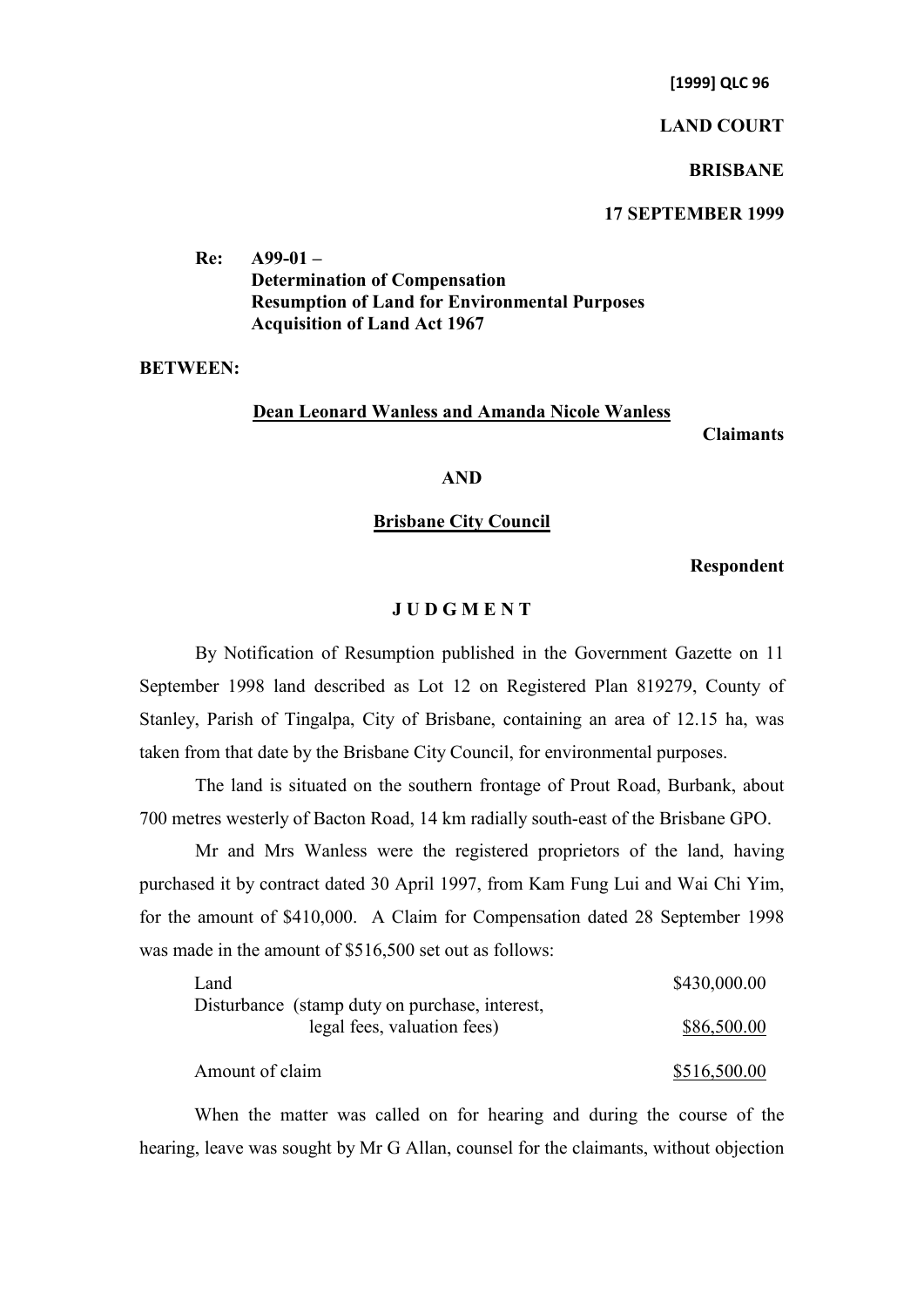from Mr R Needham, counsel for the respondent, for the claim to be amended. Leave was granted and the amount finally claimed was as follows:

|                                                         | Value of land taken                    |              |             | \$410,000.00 |
|---------------------------------------------------------|----------------------------------------|--------------|-------------|--------------|
|                                                         | Disturbance Items:                     |              |             |              |
| (1)                                                     | Stamp duty                             | (\$10,200)   |             |              |
|                                                         | (ii) Legal fees                        | (\$885)      | \$11,085.00 |              |
|                                                         | (for purchase of replacement property) |              |             |              |
| $(ii)(\text{sic})$ Out of pocket expenses incurred in   |                                        |              |             |              |
|                                                         | looking for replacement property       |              | \$515.00    |              |
|                                                         | (iii) Valuation fees                   |              | \$1,420.00  |              |
|                                                         | (iv) Legal costs and outlays           |              | \$3,806.30  |              |
|                                                         | Subtotal                               |              |             | \$16,826.30  |
|                                                         |                                        |              |             |              |
| Total                                                   |                                        |              |             | \$426,826.30 |
| Less                                                    |                                        |              |             |              |
| Advance against compensation (paid on 21 December 1998) |                                        | \$309,999.40 |             |              |
|                                                         | Net claim                              |              |             | \$116,826.90 |

Plus interest since date of resumption.

Mr Needham confirmed that a payment had been made on 21 December 1998 as an advance against compensation based on a land value of \$300,000; \$5,226.30 for the valuation and legal fees (as claimed, there being no dispute about that amount or the validity of that part of the claim) and a further sum of \$4,773 which was said to have been a calculation of interest up to the date of payment of the advance. Mr Needham's advice as to the quantum of the advance will be adopted.

The Court was also advised by Mr Needham that the respondent had "made an open offer and is openly stating in Court that it is prepared to pay \$360,000 for the value of the land".

The claim for loss of land was in accordance with a valuation prepared by Mr KP Walsh, a registered valuer in private practice, whose opinion it was that the best evidence of the market value of the subject land at the date of resumption was provided by the sale of the subject land itself in the amount of \$410,000 on 30 April 1997.

There was no dispute between the parties, through their valuers, that the level of value for rural residential sites in the Burbank locality had remained relatively static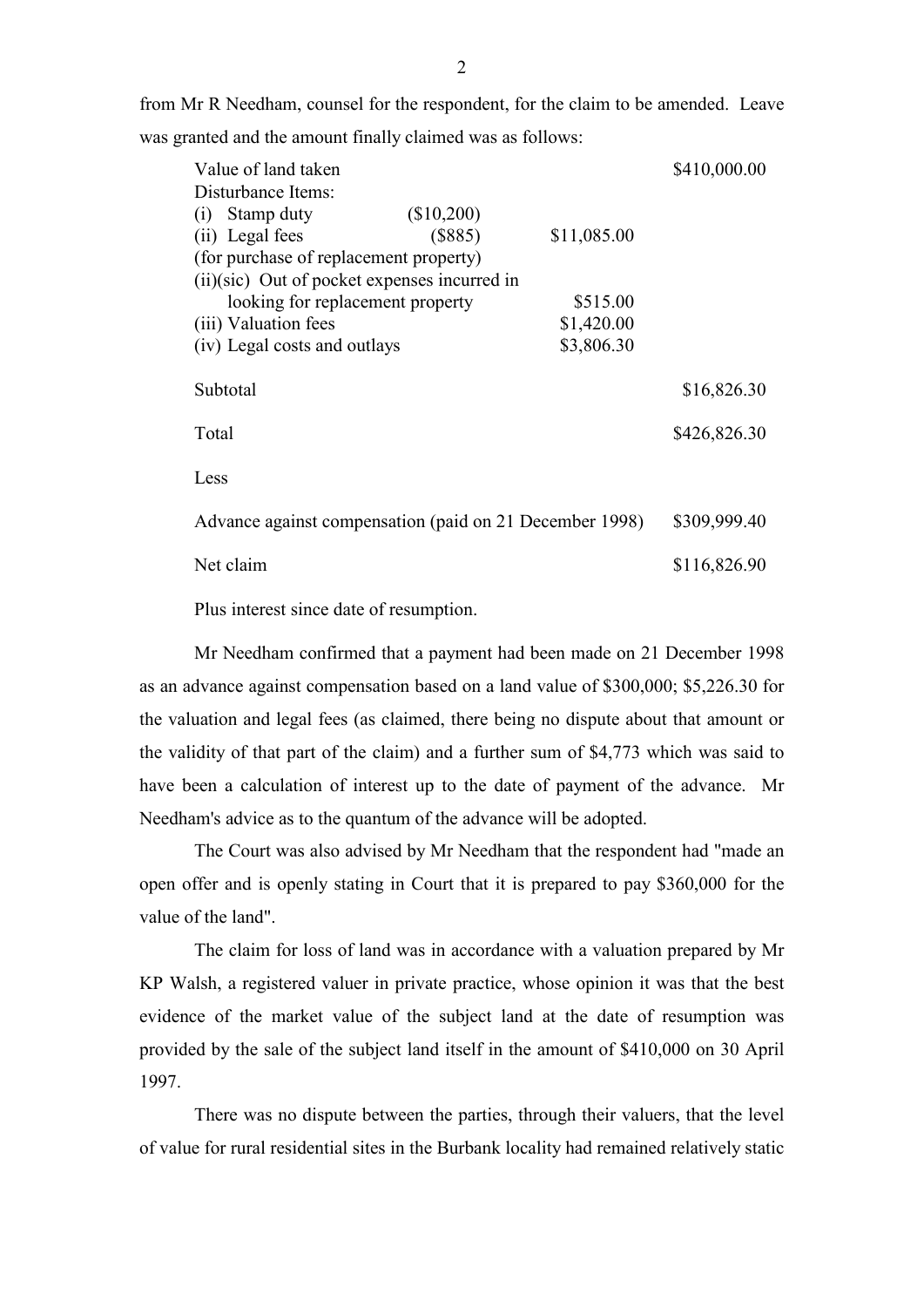from the date of the sale of the subject land, and indeed for several years before that date, up until the date of resumption.

The formal valuation of the land as at the date of resumption as placed in evidence by the respondent Council was in the amount of \$300,000, the valuation being under the hand of Mr G Jorgensen, a registered valuer also in private practice. The "valuation finally put in evidence by the constructing authority", as is relevant to the question of costs pursuant to s.27 of the *Acquisition of Land Act* 1967, was said to have been \$360,000 based on the oral evidence given by Mr Jorgensen that, if the resumed land was to be regarded as having significant views, (which he believed was not the case) then he would have valued it in the range of \$350,000 - \$360,000.

There was no dispute between the parties that, in private ownership, the highest and best use of the "Non Urban (Category A)" zoned land was as a rural residential site, or that the preferred building position was on a knoll feature in the wider southern section of the lot. A building site with approximate area of 2,000 m<sup>2</sup> had been cleared and levelled at the crest of that knoll, within a natural "bushland" setting. From ground level on that site, wide views to the north and east, but in particular to the east over the waters of Leslie Harrison Dam in the foreground then to the distant Moreton Bay, would be available, if peripheral vegetation cover was permitted to be removed.

However, the land was subject to two Vegetation Protection Orders (VPO's) both of which had come into force prior to the purchase of the land by the claimants. One VPO covering the rear section of the site within which the knoll is situated, is of the category (VE) "Vegetation of Any Nature in a Particular Area", which is intended to protect "vegetation of any nature, being all trees, shrubs, ground cover and vines. Even dead material, such as a tree in which a significant bird species may nest, may be worth protecting.

The Council recognises that there may be some situations in which it is necessary to prune, trim or clear vegetation protected by an ordinance in this category. …" (see p.11 VPO brochure Exhibit 13).

As is relevant to this category, and the subject land, the Council on "Application to Damage or Interfere with Protected Vegetation" may approve such application if the vegetation is:

in a position or condition which is considered to be dangerous;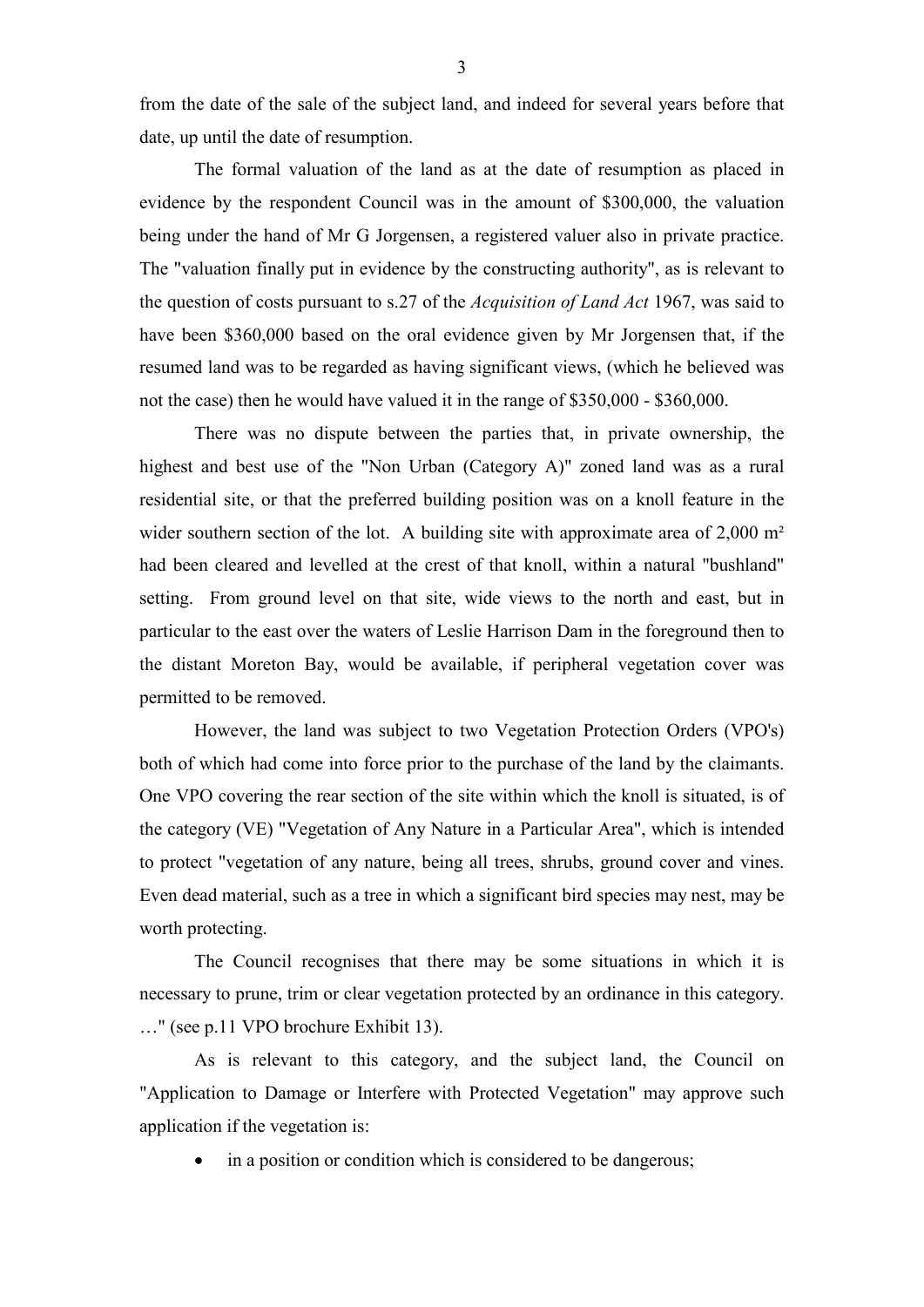- within 15 m of a lawfully constructing building on an allotment greater than 1 ha;
- required to be moved to comply with other legislation, eg noxious weeds, fire hazards abatements.
- part of an ornamental garden or an area under cultivation or pasture at the time of the introduction of the ordinances.

The second VPO covering the balance area frontage section of the site is of the category (GT) which refers to groups of trees, but in broad terms protects only a tree or shrub of a height exceeding 3 metres. The impact of that VPO is not of real significance in the present matter.

However, the effect of the VPO which protects "all vegetation" and particularly that vegetation on the northern and eastern slopes of the knoll, was an issue which led to the valuation dispute. That vegetation has become relatively dense, comprising some mature eucalypt trees and thick regrowth or "juvenile" trees native to the poor quality gravelly soils. The expansive views which could be made available with some clearing, and some trimming and pruning, were severely restricted by the vegetation which existed at the date of resumption. The eastern slopes immediately below the knoll are moderate, with the height of vegetation rising well above the levelled building platform.

It is the respondent's case that a prudent purchaser of the subject land would have expected that the VPO's would be strictly enforced. It was submitted that even if a dwelling was to be constructed on the extremity of the eastern rim of the levelled knoll, and a 15-metre buffer was permitted to be cleared down the moderate slope, the view to the east would still be significantly restricted, at ground level. The view from the upper level of a two-storey dwelling would still be restricted by the tree canopies, in the respondent's submission.

The respondent called as a witness Mr SL McLean, currently employed by the Brisbane City Council as a Program Officer, Biodiversity Planning, Natural Environment Branch. Part of his duties involves dealing with VPO's and advising owners how they may clear land subject to them. In his written statement, he indicated that the intention of the GT category VPO on the northern part of the allotment was to protect the koala habitat while the intention of the VE category VPO was to protect all wildlife habitat and in particular, the koala habitat. His statement included the following paragraphs: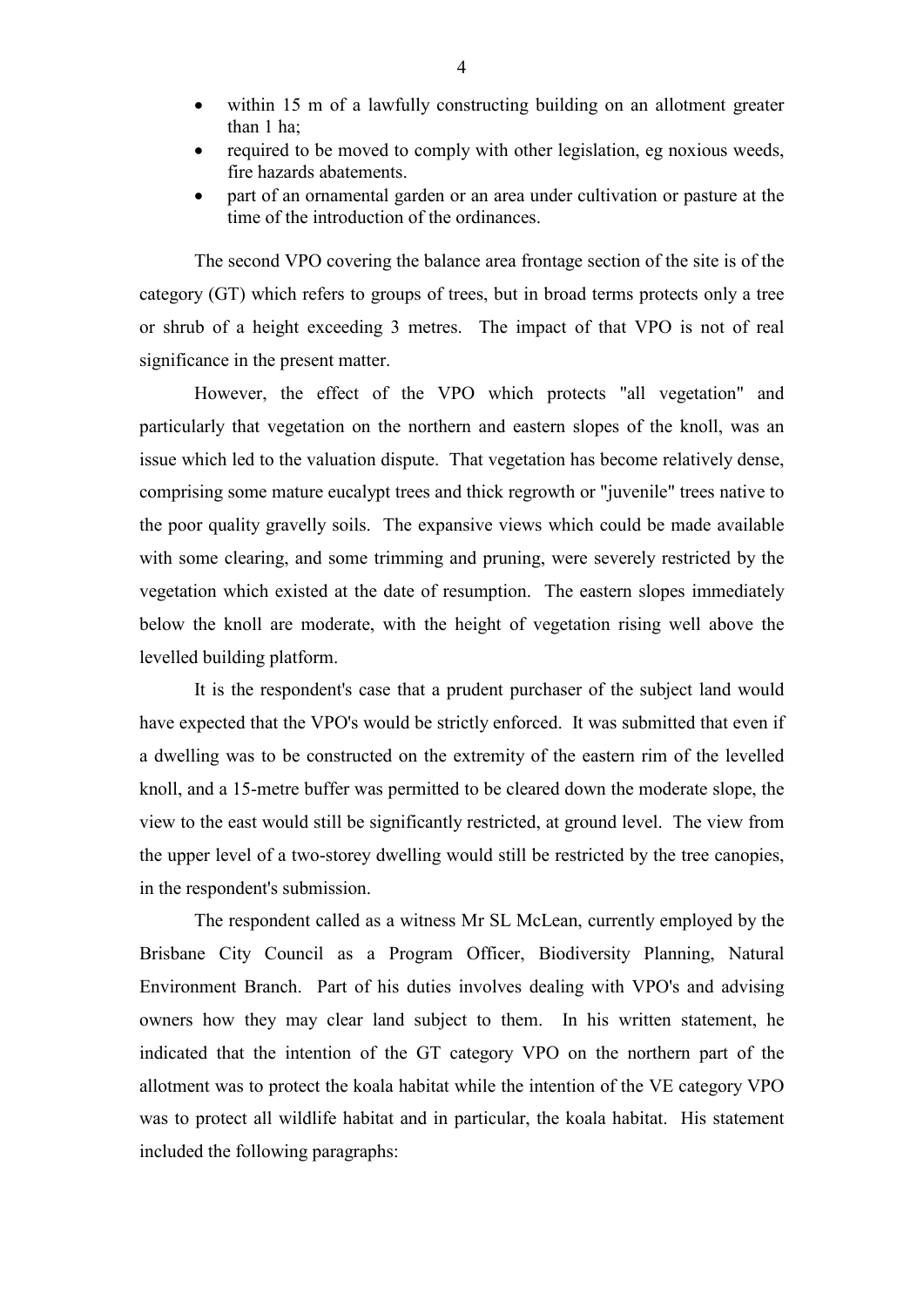- "7. To build a dwelling on the subject land, a building application and a Vegetation Protection Order application would need to be lodged with Council. The latter application would be assessed by an officer, such as myself.
- 8. In assessing such an application, I would investigate the proposed extent of interference with the protected vegetation and whether this constituted a significant impact upon the ecological values of the land. Where an application will not protect these values it is refused by Council.
- 9. For the subject land, Council would have allowed a building location envelope (which includes the dwelling and on-site waste disposal) in the clearing of the knoll.
- 10. The Vegetation Protection Local Law allows for a further 15 metres of clearing from the building. I believe there is sufficient room on the knoll for this to be included so that no or little further clearing would be needed.
- 11. Council would not have allowed any clearing of the vegetation outside this platform merely for the purpose of obtaining views."

The evidence was that Mr McLean had met Mr Wanless on the site, after the contract of sale to the claimants had been signed, but before it was settled. Mr McLean stated that "the proposed construction of a dwelling and associated requirements of a Vegetation Protection Order application" had been discussed at that meeting.

Mr Jorgensen had formed the opinion that, while the highest and best use of the subject land would have been served by the construction of a dwelling on the knoll platform, no clearing of the peripheral vegetation would have been permitted to expose the otherwise available view.

In his opinion, rural residential allotments in the locality, comprise three types:

- "Premium" blocks, or "those with bay or city views";
- "Bush" blocks, "being those without a view and more of a secluded lot with mature tree growth";
- "Hobby Farm" blocks, "which are often cleared and utilised for horse paddocks or small-scale agriculture".

Mr Jorgensen considered that, "The two VPO's that cover this property, particularly the rear half where all vegetation is protected, put this property in a position of a bush land type block. *Any potential view from the rear knoll is lost due to this VPO*. Therefore we consider that these restrictive orders greatly inhibit the likely sale price of this allotment." (emphasis added)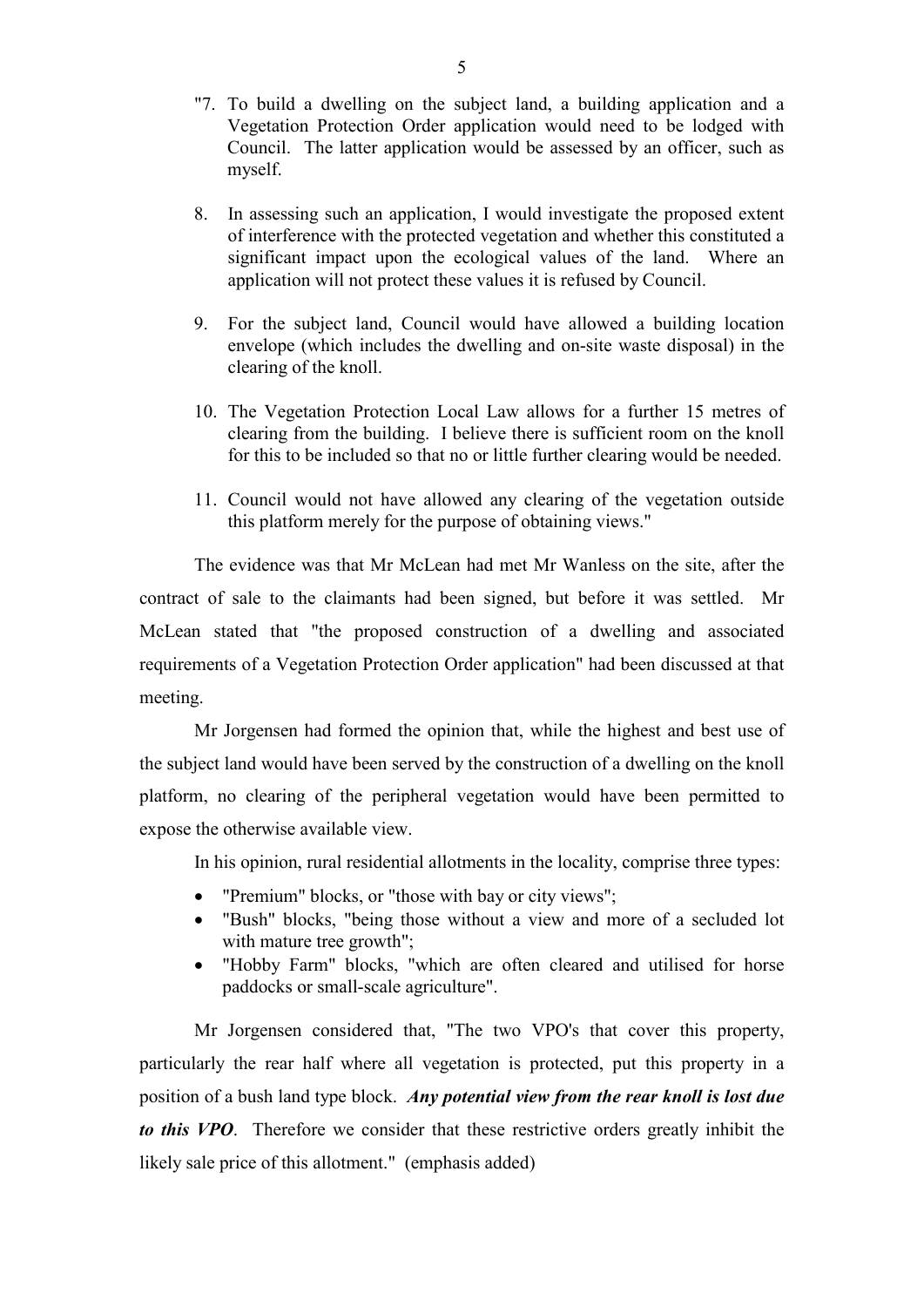Mr Jorgensen's investigation of the available sales evidence revealed two sales of vacant rural residential sites which he saw as representing the "premium" type; one sale of an improved rural residential site (with a dwelling) which immediately adjoined the subject land to the west, (the "Rushworth" sale), which he placed in the "premium" type, albeit incorporating some hobby-farm usage; one sale of a vacant site of a mix between "premium and hobby farm" type; one sale of a "hobby farm" type site and one sale of a "bush block". All of these sale sites were subject of a VPO.

More will be said of the sales evidence later. Suffice to say at this stage, that Mr Jorgensen was of the opinion that the "Rushworth" sale was "one of the best sales to rely upon" although "the added value of the then 3 year old improvements is open to wide interpretation". His interpretation of the vacant land sales evidence suggested to him that the "Rushworth" sale indicated a land value, with the clearing as existed allowing wide panoramic views to the Bay, of between \$350,000 and \$400,000.

The subject land is surveyed in a hatchet-type shape with frontage of 150 metres to the bitumen sealed Prout Road, maintaining that width to a depth of 330 metres, before widening on the eastern boundary by a further 90 metres for another 300 metres to the rear boundary. Services available include reticulated water, electricity and telephone.

A high voltage electricity transmission line on double round timber pole supporting structures and accommodated within a registered easement, traverses the frontage "handle" section of the block from westerly of the centre of the road frontage, in a south-easterly direction across the northern part of the eastern boundary. It then re-enters the land by traversing the immediate north-eastern corner of the wider section. One of the double pole supporting structures is located immediately within the road frontage, in an exposed position.

Mr Jorgensen saw the existence of the electricity transmission line as creating a significant blight. He commented (at p.56 of his report):

"The obvious location of this easement, over half of the street frontage/entry area, together with the tower(s), we feel would stop the majority of potential purchasers from buying this allotment, particularly at the \$400,000 price range. The easement is further visible from a number of positions along the existing road into the site. A prominent exposure point being at the southern wing of the road on the rise up to the rear platform/knoll. At this area the road adjoins the easement clearing and provides a full view of the same."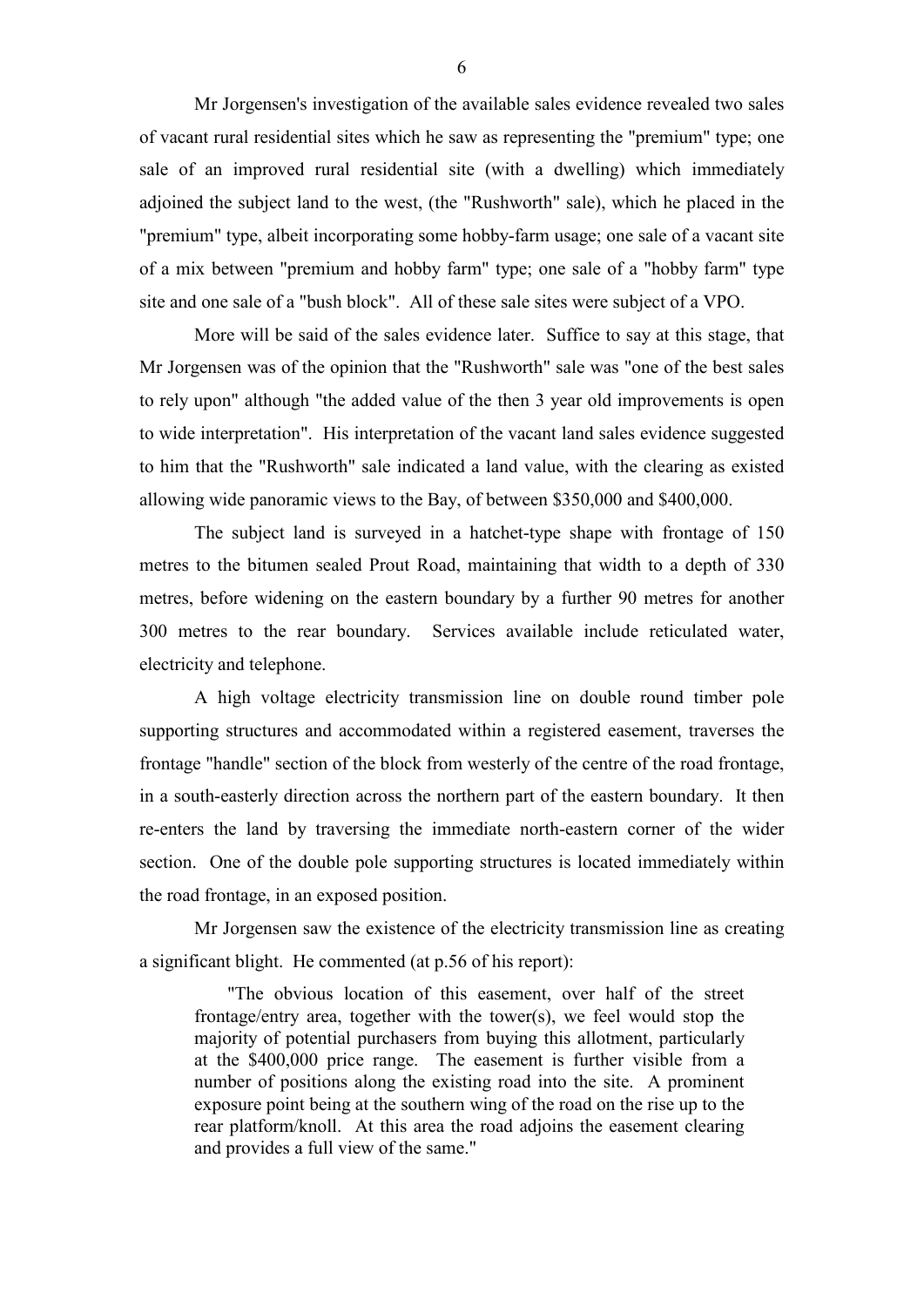Whilst he acknowledged that the subject land had sold in April 1997, Mr Jorgensen did not accept that the sale price represented fair market value. He made the following comments (p.55 of his report)

"However given the then thick standing of mature trees over the whole of the site; the then existing Vegetation Protection Orders, the obvious location of the power easement within the frontage/entry area and available sales evidence, we feel that the price paid is both excessive and not supportable."

Mr Walsh, on the other hand, had satisfied himself that the circumstances surrounding the arm's length purchase of the subject land by the claimants met the *Spencer* test of market value (see *Spencer v. Commonwealth* (1907) 5 CLR 418 at p.432, Griffith CJ and at p.441 Isaacs J). The purchasers had been aware of the existence of the electricity transmission line; were aware of the existence of VPO's; had familiarised themselves relative to the market for rural residential land through their quest for a site in the locality; were not over-anxious and had negotiated the purchase price after a series of offers.

In Mr Walsh's opinion there had been two sales which supported the price paid by the claimants as being representative of market value. Both of those sales had been included in Mr Jorgensen's schedule of sales evidence. Those sales are discussed initially as follows:

### **Mr Walsh's Sale 2/Mr Jorgensen's Sale 4**

21 Simmins Place, Burbank, \$338,250, 22 January 1997, 11.01 ha, zoned "Non Urban (Category A)", selectively cleared, VPO (GT – trees 3 m and above); narrow frontage, fan-shaped lot; access into site over jointly developed causeway on gully area near street frontage. The land is of undulating contour, before rising moderately to the rear. Mr Walsh saw some potential for temporary flash flooding of the access causeway while Mr Jorgensen discounted that as being only a remote possibility which would not have affected the market value of the land. The location is further from the city and Mr Walsh considered the land to provide a rural homesite of inferior market value in comparison with the subject land. Mr Jorgensen on the other hand described the site as having superior location in terms of both street and frontage presentation. There was no dispute that the preferred homesite on the sale land was at lower elevation than the knoll on the subject land. No views of consequence are available from the sale site.

**Mr Walsh's Sale 3/Mr Jorgensen's Sale 6**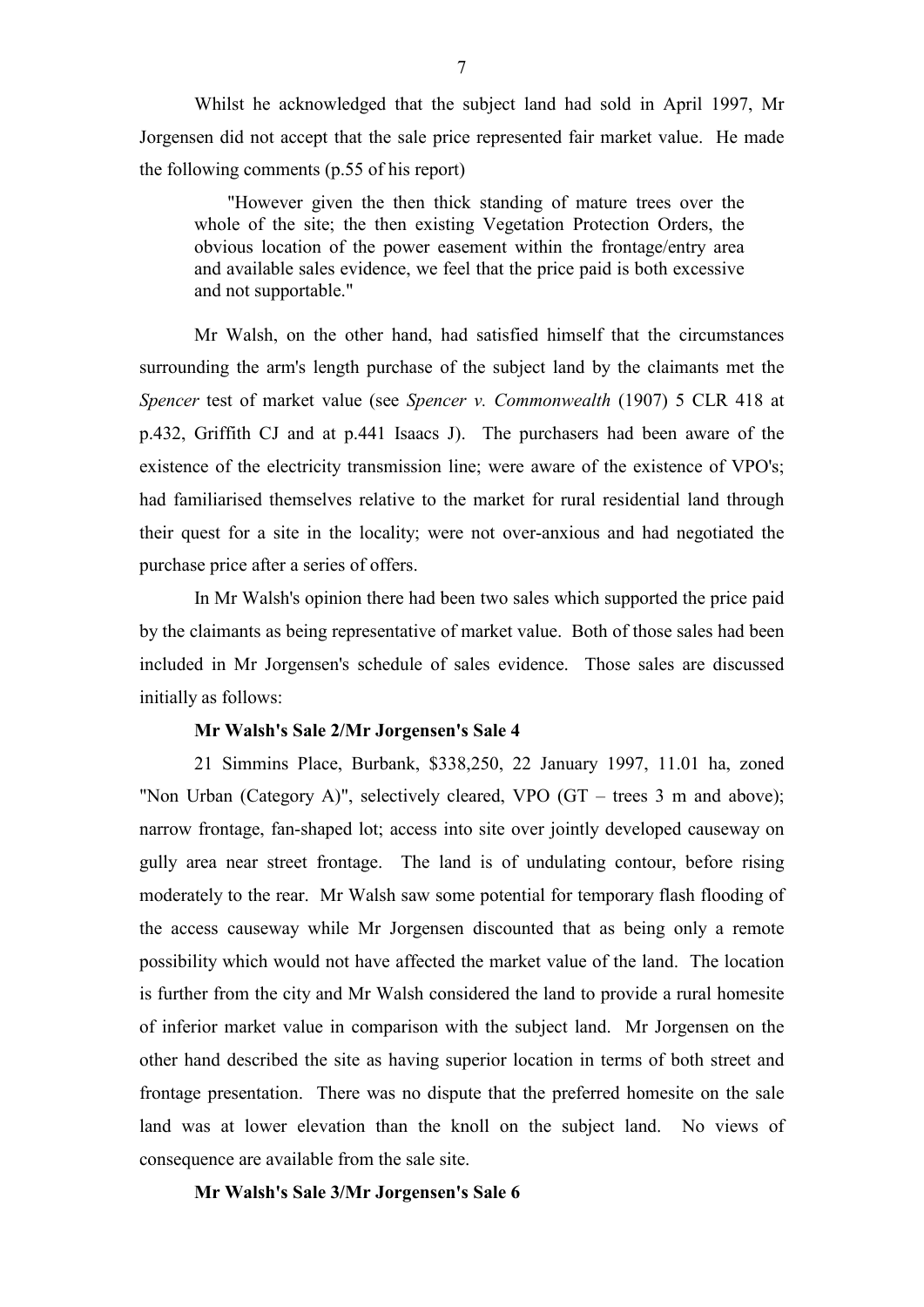130 Cherbon Street, Burbank, \$385,000, 20 November 1988, 10.33 ha, zoned "Non Urban (Category A)", selectively cleared, VPO (VE – all vegetation), gentle slope westerly away from a long road frontage. Mr Walsh said that the rear boundary of the block meets part of the backwater of Leslie Harrison Dam (when the dam is at full capacity). His description included – "Location is further from the city and considered inferior to the subject land." Mr Jorgensen described the land as having a slight fall downward from the road frontage to the rear, adjacent to both local parkland then the Tingalpa Reservoir, and limited, "through the trees", water and uncleared parkland views. Mr Jorgensen agreed in his oral evidence that water views were of an inlet or back water which receded when the water of the dam fell below full capacity. He had observed that there was an electricity transmission line supported on steel towers traversing adjoining land to the north, visible from the northern section of the sale site but not the southern section. An access strip to the uncleared parkland (JC Trotter Memorial Park) adjoined the southern boundary. He provided photographic evidence which showed the limited degree of exposure to the electricity line but as well the location of a large "mobile phone tower" directly across the road. Mr Jorgensen considered that, in comparison with the subject land, the sale land was a superior property with "possible long-term subdivision potential due to 422 metre road frontage". He classified the land as being a "mix of premium and hobby farm". Mr Walsh was of the opinion that the land had no future subdivisional potential due to its location adjacent to the dam. There was no dispute that the knoll on the subject land was higher in elevation than any point on the sale land.

## **Conclusions relative to the Common Sales Evidence**

The Court was invited to view the subject land and the sale properties, in company with the valuers. That inspection was helpful in understanding the difficulties with which the valuers were faced in making "like with like" comparisons. Except for the fact that both of the common sales were of rural residential sites in the same general locality, and both subject to VPO's, direct comparison was somewhat difficult.

It appears to me that the divergent professional valuation opinions as to the comparability of the subject land with these two sale blocks, seems to have stemmed from the equally divergent opinions as to the extent of views capable of being obtained from the subject land.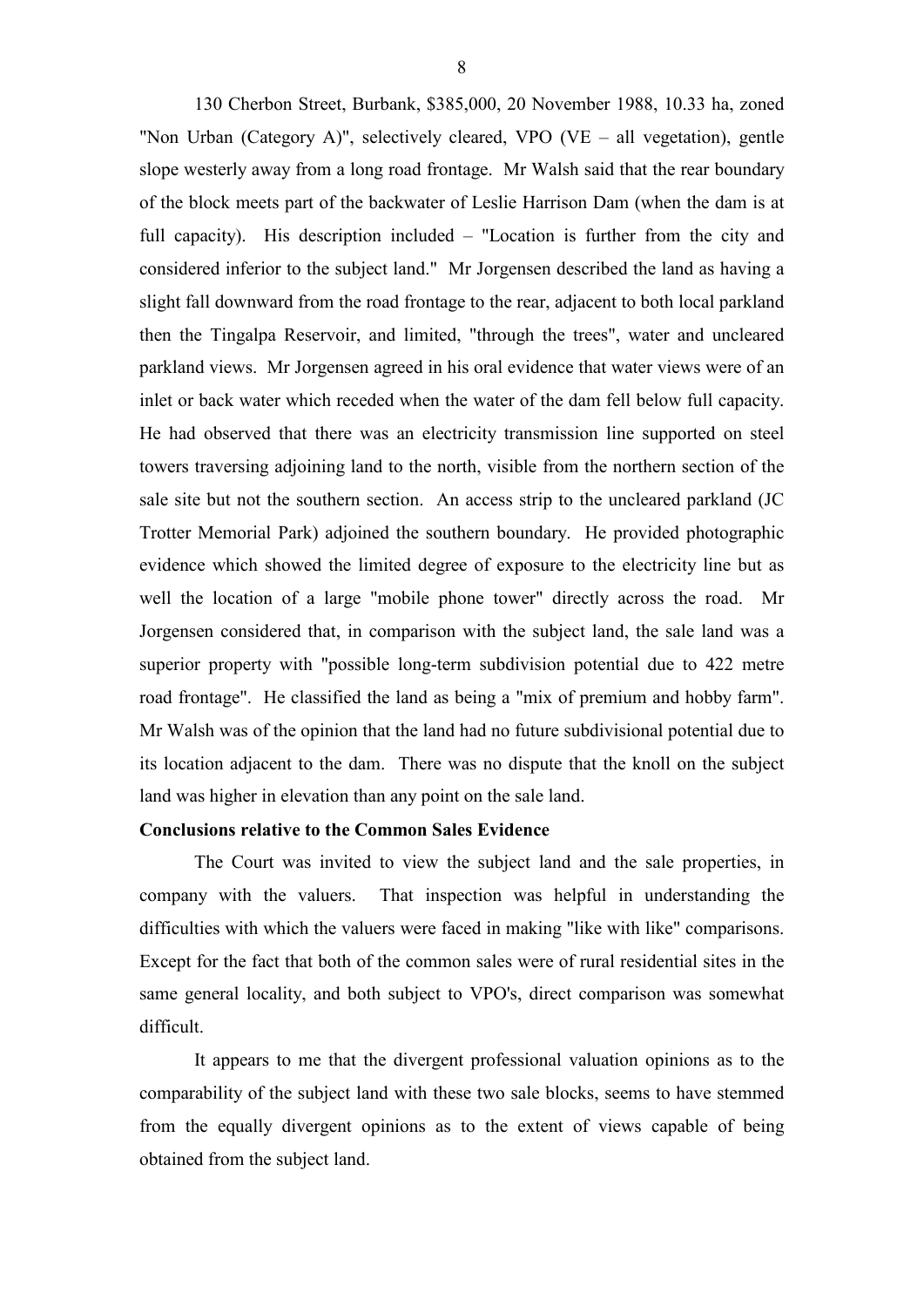If Mr Jorgensen was influenced by the "through the trees" views of the uncleared nearby parkland and, at best, the limited water views from the Cherbon Street sale, as it appears he was, when including that land in his classification of a "mix of premium and hobby farm", then I am not persuaded that that sale supports his opinion as to the market value of the subject land. The Cherbon Street land is within the immediate catchment of the Leslie Harrison Dam and Mr Jorgensen's suggestion that the land may have some long-term subdivisional potential seems to be at odds with the stated intent in the Town Plan relative to the preservation and protection of water catchment areas in the "Category A Non Urban" zoned lands.

There was no dispute that the gravelly soils of the subject land were of inferior quality to the sandier grey forest soil types of Cherbon Street, for a hobby farm type activity, if that was an issue, but I have difficulty in understanding how the Cherbon Street land rated the "premium" site inclusion in Mr Jorgensen's considerations.

There is seen to be a greater degree of comparability between these two selectively cleared, lower elevation sale blocks as rural residential sites than either with the subject land with its elevated knoll building site feature. If anything, the higher sale price for the Cherbon Street land than for the Simmins Place land might have indicated a higher trend in values in the period from January 1997 to November 1998, but that is not a conclusion open to the Court because both valuers suggested that, at least in a broad sense, there was no general change in the level of market value during that period for rural residential sites in the locality.

If I was left with no additional evidence and was limited to a decision whether or not the two common sales either supported or did not support the level of value indicated by the purchase of the subject land in April 1997, I would lean in favour of the view that the purchase price of the subject land was not so high that it should be regarded as a sale out of line with the market, and one which should be discarded as evidence of value.

# **Mr Jorgensen's Remaining Sales**

Having come to that conclusion, it is necessary to closely consider the remainder of Mr Jorgensen's basic evidence.

The remaining sales evidence is discussed as will follow, but not in the order of weight given by Mr Jorgensen:

**Sale 5**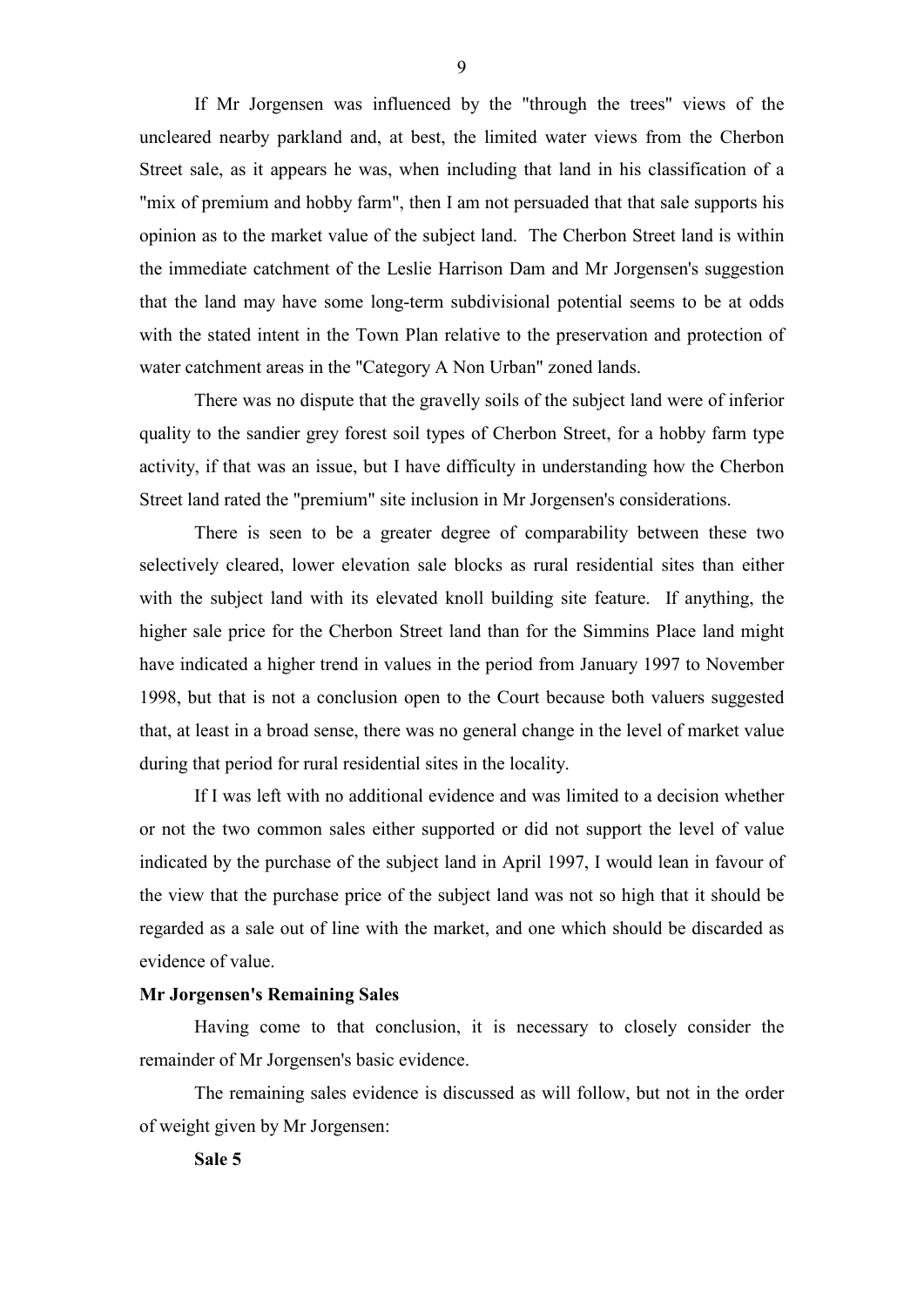580 Grieve Road, Rochedale; \$230,000, 18 June 1988, 4.11 ha, zoned "Non Urban (Category A)". This site is surveyed as having abnormally narrow street frontage, for a rural residential site, of about 51 metres, with depth of about 800 metres. The preferred homesite due to its elevation, is immediately adjacent and exposed to the road. The balance of the land falls fairly steeply to the rear. The homesite has distant Moreton Bay views and is located in a street of predominantly good quality homes many of which are constructed in proximity to the road which follows an elevated ridge line. It was observed on the inspection that an electricity transmission line of apparently high voltage, traverses the block easterly of the homesite and within the field of view from that position. Mr Walsh suggested that the Rochedale address of this site was a factor which brought with it differing market considerations. It seems to me however that regardless of its size and the view available, this site with its unusual shape and difficult topography would most likely have very limited appeal within the normal rural residential site market, let alone the market for "prestige" quality development.

I find the evidence provided by this sale to be of little, if any, assistance in determining the market value of the subject rural residential site.

### **Sale 3**

409 Prout Road, Burbank; \$280,000, 26 February 1996, 6 ha, zoned "Non Urban", located in the same street, being the fourth allotment east of the subject property. It was described as being "heavily timbered with a cleared central portion". The evidence is that the land is subject to a VPO (VE – all vegetation). The land is of easy contour, at a lower elevation than the frontage section of the subject land with no comparable elevated building site, or view potential.

The property had been subject to a contract of sale which was not completed when the intending purchaser established "that the Council had an interest in the property". It seems to be accepted that the contract price had not been influenced (as far as the vendor was concerned) by that Council interest. The Council then proceeded to purchase the property "on similar terms at the same price". It is the sale to the Council upon which Mr Jorgensen relied.

On the evidence there is no disclosed reason for the sale not to be accepted as reflecting open market value.

Mr Jorgensen classified this sale site as a "bush block" as he did the subject land. In his opinion, the subject land was, in comparison, disadvantaged by the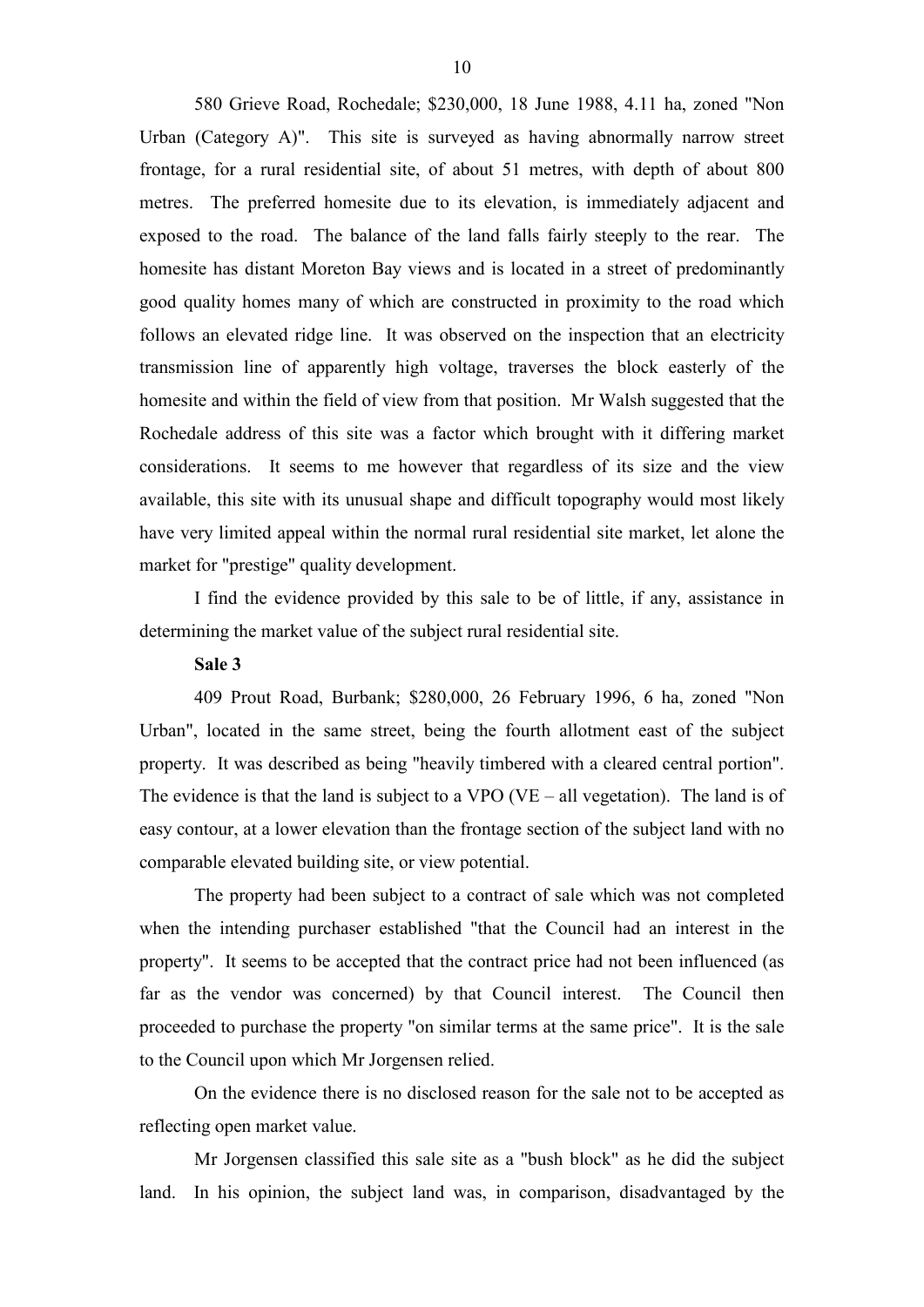presence of the electricity transmission line and the cost of providing acceptable vehicular access to the elevated homesite. Nevertheless, he saw the sale land as an "inferior property due to size". That inferiority was expressed in his valuation of \$300,000 for the subject land.

Mr Walsh had not used this sale as basic evidence of value, for the reason, he said, that he had sales of sites similar in size to the subject land, as well as the sale of the subject land itself. However, on the assumption that it was an arm's length transaction Mr Walsh said he would have "no difficulty in putting it in as part of the body of sales evidence" in support of his valuation.

There can be no doubt that construction of vehicular access is a cost factor involved in the use of the knoll on the subject land as a homesite. However, even if it was assumed that the potential view could not be exploited in any way to improve the glimpses, which was Mr Jorgensen's assumption, it seems to me that the knoll feature, which was included fully within the subject site as a deliberate survey configuration exercise (as will be discussed later) was not recognised sufficiently in Mr Jorgensen's valuation in the amount of \$300,000, in comparison with this particular sale.

## **Sale 1**

155 Prout Road, Burbank; \$500,000, 6 July 1992, 6.07 ha, zoned "Non Urban". This land is located in close proximity to the south-west of the subject land but in the western section of Prout Road which runs northerly off Mt Gravatt-Capalaba Road then unformed in the section past the sale site. Mr Jorgensen described the land as a "very elevated hill top allotment, which comprises one of the highest allotments within the Prout Road Estate. The land has a natural platform area …, 270 degree view of Brisbane and Moreton Bay. The sale price included a newly constructed 480 metre long, 3 to 4m wide bitumen sealed driveway from the street frontage to the knoll". Mr Jorgensen estimated that the construction cost of the driveway would have been \$48,000.

As I understood the evidence, this site at the date of sale, was subject to the same VPO (MP0O1VE06 – all vegetation) as the VPO on the subject property, which came into force on 31 March 1992. The difference is that the views as described by Mr Jorgensen were said to be available at that date from the cleared platform. The view available at the time of inspection (albeit seven years later) was apparently not nearly as expansive as at the date of sale, due to growth and regrowth of peripheral vegetation. There was no suggestion however that the VPO was considered at the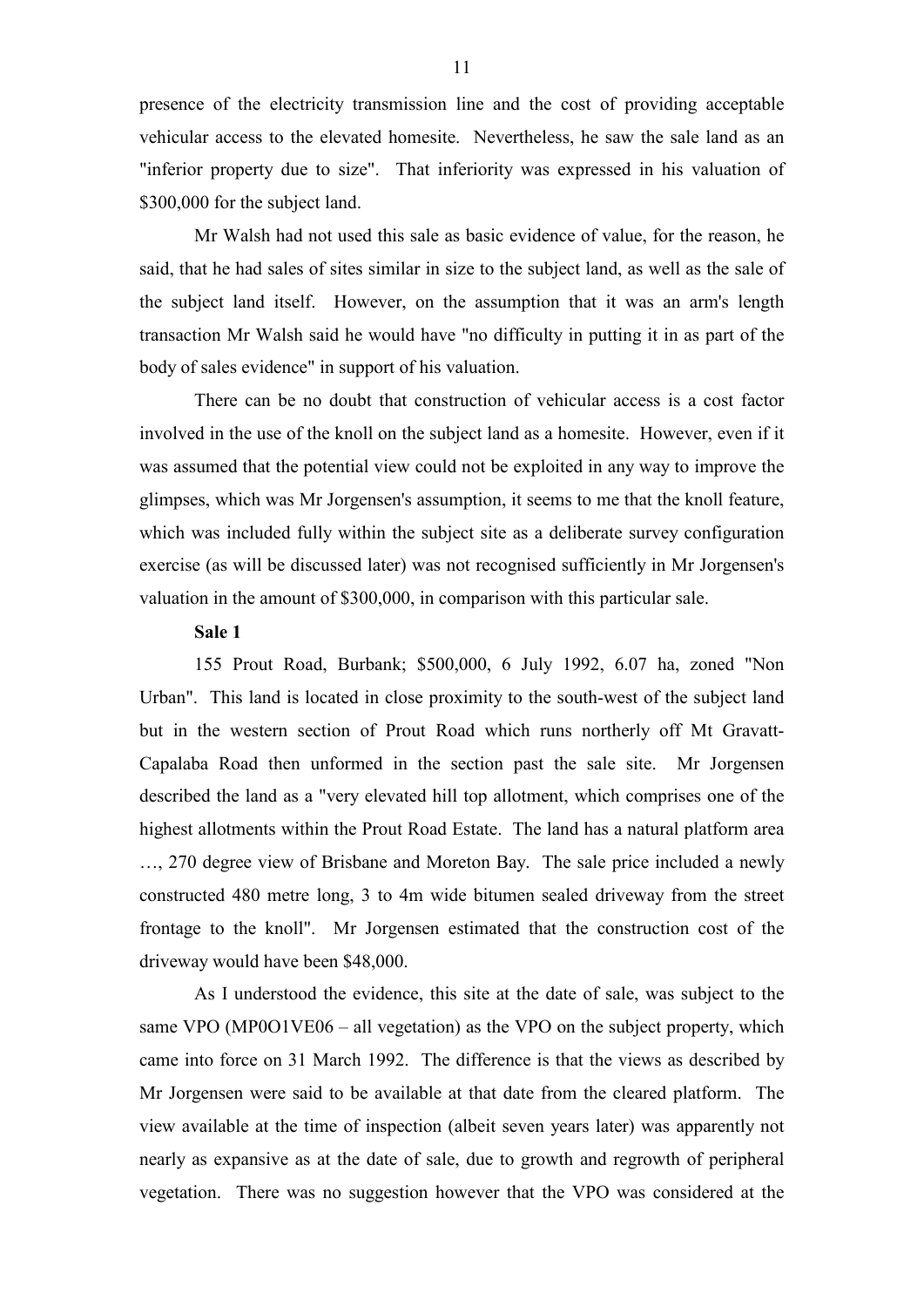date of sale, or at the date of a subsequent resale to the Council, to be any impediment to the control of protected vegetation when such control would clearly have been necessary if the expansive view was to be retained as a permanent and valuable feature.

The later sale to the Council was said to have taken placed in 1994 for \$590,000. Mr Jorgensen was confident that the land and driveway component remained, in that sale, in the amount of \$500,000. The difference, he assumed, related to disturbance items for which the Council may have been obliged to pay compensation had resumption action, rather than a negotiated settlement, been necessary.

There is no dispute that this sale land was, as Mr Jorgensen described it, a prestige rural residential site with, at least at the date of the first sale, expansive views from the cleared and secluded building site which was higher in elevation than the knoll on the subject land and with appropriate vehicular access already constructed. Although the sale took place many years before the date relevant in this matter, there was no dispute that the generally static level of values had been maintained in that period.

### **Sale 2 (The "Rushworth" Sale)**

309 Prout Road, Burbank; \$452,000, 28 June 1996, 11.25 ha, zoned "Non Urban (Category A)". Mr Jorgensen described the property as follows – "Adjoining property to the western boundary of the subject property. Improved with a then 3 year old, two level, four bedroom, approximately 234 sqm AV Jennings dwelling, with an in ground pool and bitumen sealed driveway."

Mr Jorgensen estimated the replacement cost of the residential improvements to be \$160,000.

The frontage section of this sale property is higher in elevation than the frontage section of the subject land falling moderately to steeply towards the subject land. At its highest point near a dogleg in the western boundary where the dwelling had been constructed, the land is at about the same elevation as the knoll in the subject land. A significant difference is that the frontage section of the sale land had been selectively cleared and although subject to the same VPO as the frontage section of the subject land (MP75GT54 – protecting trees and vegetation over 3 metres in height), wide, virtually uninterrupted, views are available from the homesite, to the north and east, and capable of being maintained due to the slope of the land. The rear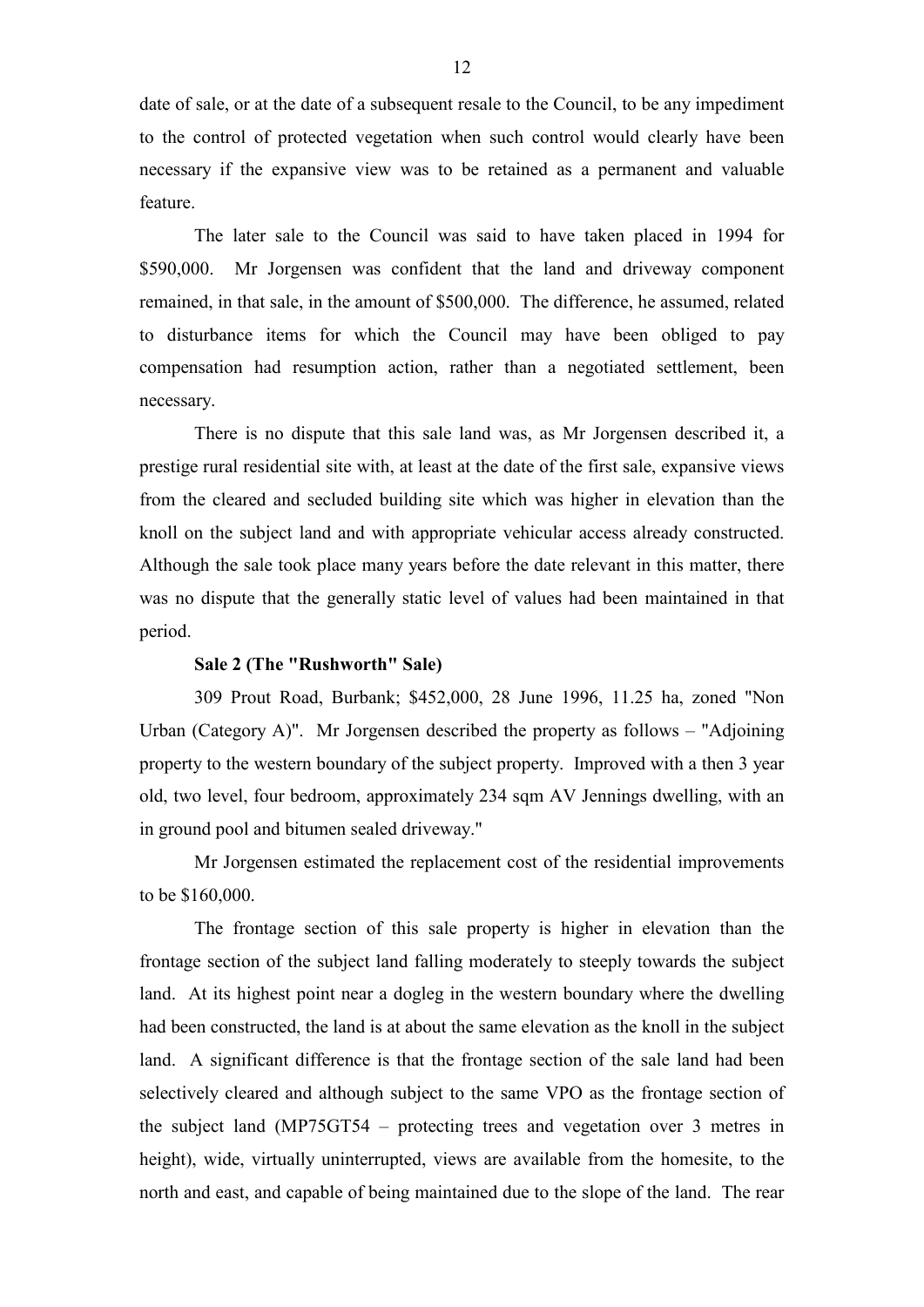section, southerly of the dogleg in the western boundary, is subject to the same VPO (MP01VE06 – all vegetation), as the rear section of the subject land and also Mr Jorgensen's Sale 1.

In his "analysis" of this sale, Mr Jorgensen stated – "The lower elevated sale at 409 Prout Road at \$280,000" (Sale 3) "together with other sales would suggest that, if vacant, this land in a cleared state, would have a value of between say \$350,000 and \$400,000. The Simmins Place and Cherbon Street sales would seem to confirm this range. This then suggests the added value of the improvements is between \$52,000 and \$102,000 reflecting a discount/depreciation rate on the improvements of between 35% and 66%."

As indicated earlier, Mr Jorgensen in his report at p.55, under the heading of Valuation Rationale, subheading Sales Evidence, at para 18.3 said:

"In addition to the commentary made within the sales evidence, we summarise our thoughts by saying that we consider that the Rushworth sale is one of the best sales to rely upon. However the added value of the then 3 year old improvements is open to wide interpretation. In our analysis we have discounted these improvements."

The "Rushworth" land is clearly superior to the subject land. With the stance taken by Mr Jorgensen suggesting that the "Rushworth" sale was one of the best sales upon which to rely, the circumstances of the sale came under close scrutiny. Mr Walsh had not used the sale for the reasons first that it was an improved property and as such not comparable, then second that he had understood that the vendors in the sale had been over-anxious to sell. Having become aware that Mr Jorgensen was relying on the sale, Mr Walsh then made inquiries of Mr Rushworth. An affidavit sworn by Mr Rushworth was produced. Mr Rushworth stated that the property was purchased after an auction. At the time he had been informed by the agent that the reserve price was \$600,000, and the property was to be sold as part of a divorce settlement. He understood the vendors were anxious to proceed. The Rushworths' principal reason for buying the property was for its location and views. They were considering either demolishing the dwelling or substantially altering it, feeling that the quality of the dwelling was substantially inferior to the quality of the land. They subsequently came to the view that it would not be economically feasible to remove the dwelling and they had decided to make substantial alterations to the structure at some time in the future.. The main motivation for their purchase had been the land itself as distinct from the dwelling.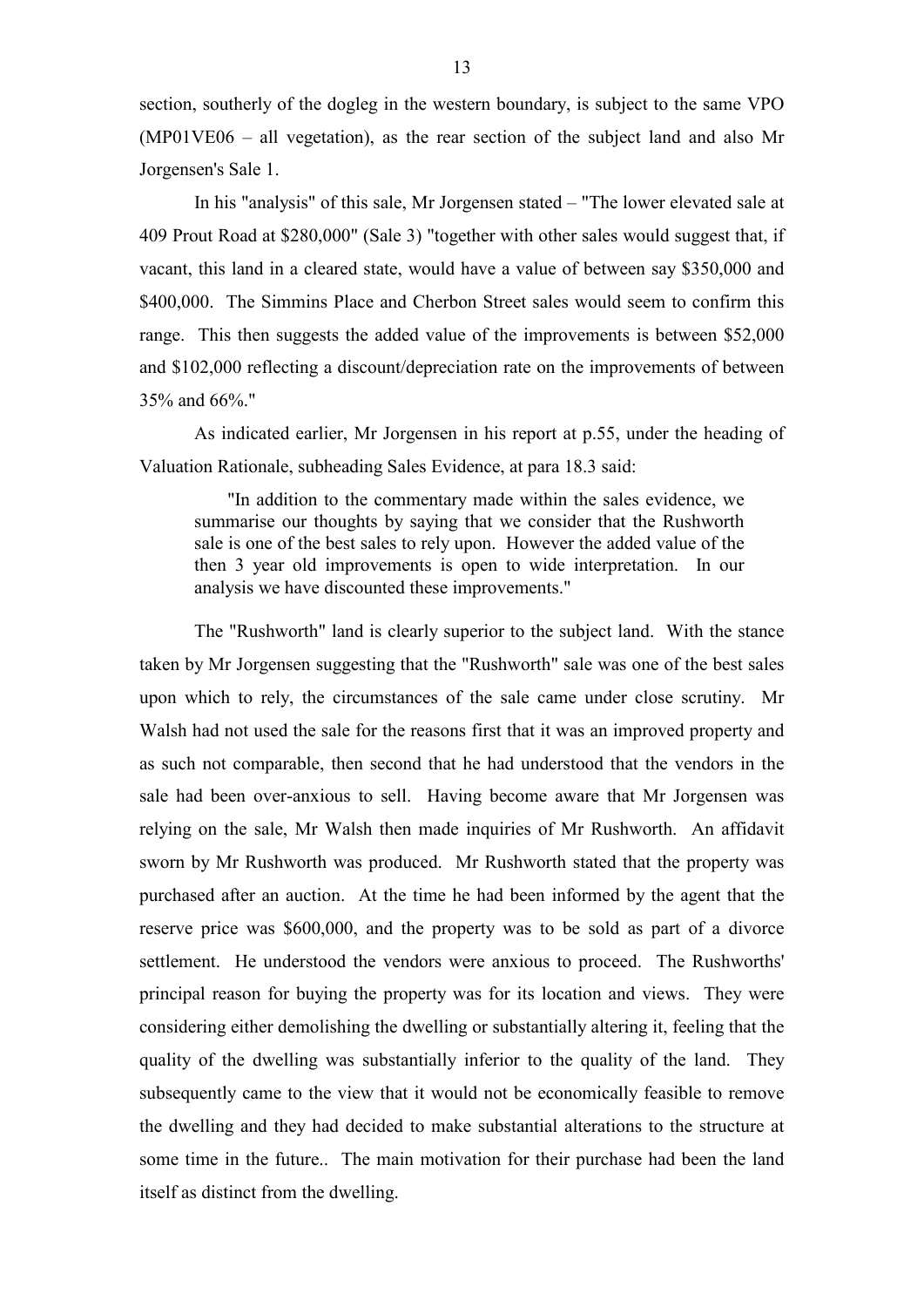Mr Rushworth had not been called for examination, as Mr Jorgensen had no quibble with the contents of the affidavit. However, his inquiries of Mr Rushworth had indicated that it was not until after settlement, that they had engaged a "designer" to give them advice as to whether they should demolish the dwelling or improve its quality to be in keeping with that of the site. He saw it as worthy of mention that the Rushworths had sought permission to occupy the dwelling, before settlement.

It was submitted by Mr Needham that the circumstances leading up to the eventual sale of the property subsequent to the auction, were not indicative of the vendors being over-anxious or not having properly exposed the property to the market. The evidence was that the property had been listed for sale at \$600,000 for some considerable time prior to the auction. Nevertheless, this seems to me to present a good example of the danger in the use of a sale of an improved property as the prime basis for the valuation of a vacant site. Furthermore, due to the problematic question as to the added value of the improvements, Mr Jorgensen was forced to take the curious approach of "analysing" the land content by reference to other sales evidence. After all, it was the land content supposedly indicated by this sale, which was to provide the best evidence of value in the valuation of the subject land. Even so, he found a range of value for the "Rushworth" land which appears to me to be too low based on the other sales evidence. He suggested that his Sale 3, at a price of \$280,000 and the sales of the Simmins Place land at \$338,250 and Cherbon Street at \$380,000 supported a land content in the range of \$350,000 to \$400,000. The overall oral evidence, including that of Mr Walsh, indicates to me that in comparison with those sales mentioned by Mr Jorgensen, he has chosen to place insufficient weight (even at the higher end of the suggested range of values) on the significant feature of the elevation and panoramic view available from the Rushworth building site.

If the improvements on the "Rushworth" land could be argued to add value, then it seems to me that, regardless of the marketing history of the property, the weight of alternative evidence would indicate that it was the "Rushworth" sale which should have been discarded as reliable evidence of fair market value.

## **The Sale of the Subject Land**

Mr Jorgensen had not investigated the circumstances of the sale by interviewing either the vendors or the purchaser. He was aware, however, that the vendors had been responsible for the creation of the subject parcel, to fully include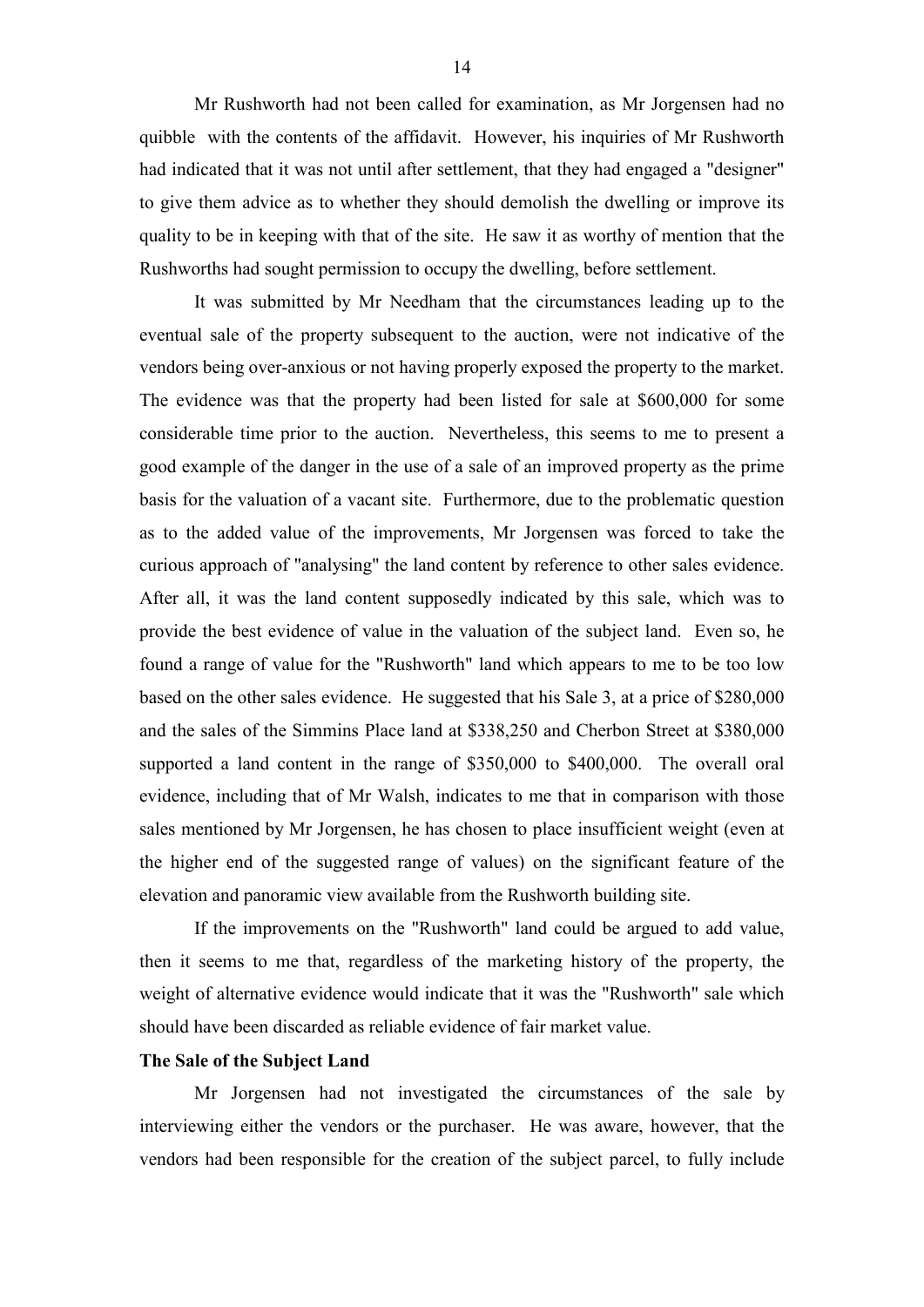within its boundaries, the knoll feature. At pp.7, 8 of his report under the heading 15.8 "Sales & General History", he stated:

"In February 1994, the then owner of Lots  $2 \& 3$  on RP 223200, Messrs Kam Fung Lui & Wai Chi Yim reconfigured these lots so as to create Lots 12 & 13 on RP 819279. The realignment of the central boundary allowed the 92.8 metre knoll to be incorporated within Lot 12.

The then new Lot 13 was sold onto the Brisbane City Council on 26 May 1997 for \$240,000.

Lot 12 was sold to A.N. & D.L. Wanless on 30 April 1997 for \$410,000."

Mr Jorgensen made no further reference to the sale of Lot 13 to the respondent. No mention of that transaction was made by Mr Walsh. It has to be assumed, therefore, that no evidentiary weight can be placed on that transaction. However, it is observed that Lot 13 might best be described as the "balance" area of the reconfiguration. Lot 13 contains the smaller area of 10.35 ha, is of quite irregular shape, having had the knoll feature excised by survey and is then generally lower in elevation than the subject land. It is also encumbered by two sections of the powerline easement.

In the absence of evidence to the contrary, Lot 13 would appear to be land of significantly inferior rural residential quality in comparison to the subject land.

There was no explanation for a Notice of Intention to Resume the subject land having been first served on the previous owners, apparently on 29 May 1997, when the sale of Lot 13 from those owners to the respondent, had taken place by contract dated three days earlier.

In any event, it would appear on the evidence that while the claimants had been alerted by their agent to the possibility that the subject land might have been acquired by the respondent, they had no knowledge of any formal intention by the respondent to actually resume the land, until after settlement had occurred.

The previous owners of the land had been approached by the claimants' agent and that resulted in an offer to purchase being made by the claimants in the amount of \$370,000, countered by an offer to sell at a price of \$450,000. A series of offers and counter offers over a relatively short period, resulted in a contract being signed in the amount of \$410,000. The purchasers had become informed of market levels of value in the general locality through their efforts to secure a quality rural residential block (over a period of some months). Their intention was to build a dwelling of a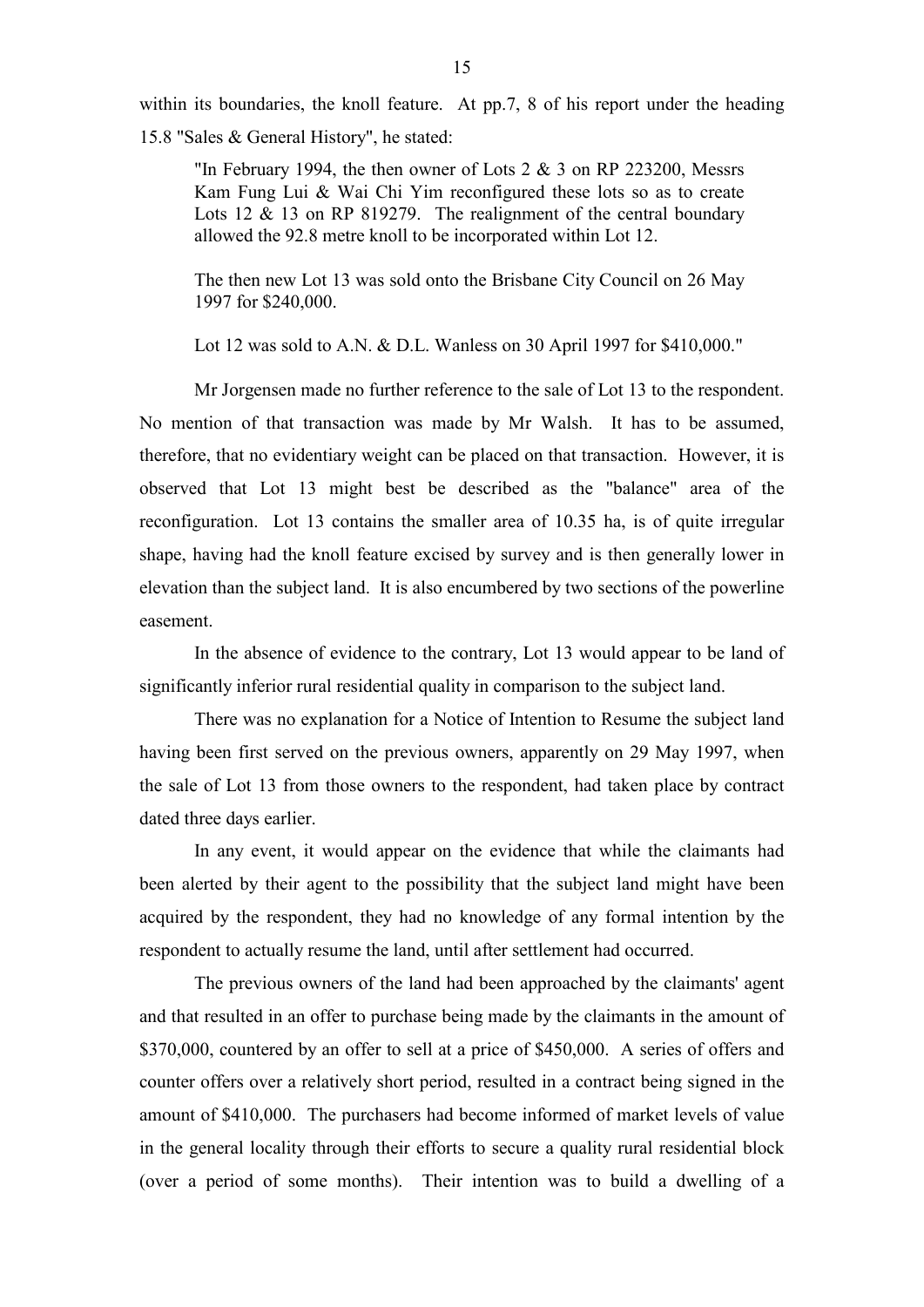prestigious nature in keeping with their appreciation of the nature and quality of the subject land and the preferred homesite on the knoll.

The oral and written evidence of Mr Wanless was that he and his wife had considered the land well worth the price "considering its views and locality". They were fully aware of the existence of the "power lines running through the property but felt they did not detract from the quality of the land to any significant degree". There was no evidence to the effect that any reference had been made in the contract to the existence of the VPO's. However, it was Mr Wanless's evidence that they were aware of the existence of VPO's on land in the Burbank area, had been informed by the agent, of their existence on the subject land, and had made general inquiries before the specific purchase of the subject land, as to the nature of the ordinances.

Mr Wanless had consulted with a town planner, subsequent to signing the contract, and was also informed "among other things, about the fact that a Vegetation Protection Order existed on the land and what this meant". His understanding had been that despite a VPO, he could still clear some trees for building purposes. The town planner had organised for Mr Wanless to meet Mr McLean on site, and specifically on the site of the knoll. Although there may have been some misunderstanding between Mr Wanless and Mr McLean, after a discussion on the site for about three-quarters of an hour, Mr Wanless recalled speaking of his intention to build on the eastern side of the levelled area and having made reference to the significant views to the Bay which would be available from that position. Mr Wanless accepts that Mr McLean had indicated to him that he should not have expected to clear vegetation "merely for improving the view" but also that the question of obtaining approval for clearing of vegetation to mitigate potential fire hazard had been discussed.

It is clear that Mr Wanless came away from the meeting with Mr McLean believing that there "should be no problems" with his development intentions. As I understood his evidence, Mr McLean had not envisaged any approval problems for an application to build a dwelling on the levelled platform. However, he also envisaged no need for clearing of peripheral vegetation, particularly if the reason for further clearing would have been "merely to improve the view".

There was the suggestion by Mr Jorgensen that the claimants did not qualify as prudent purchasers if they had bought the land believing that clearing would be permitted to the degree that the significant potential view could be realised, or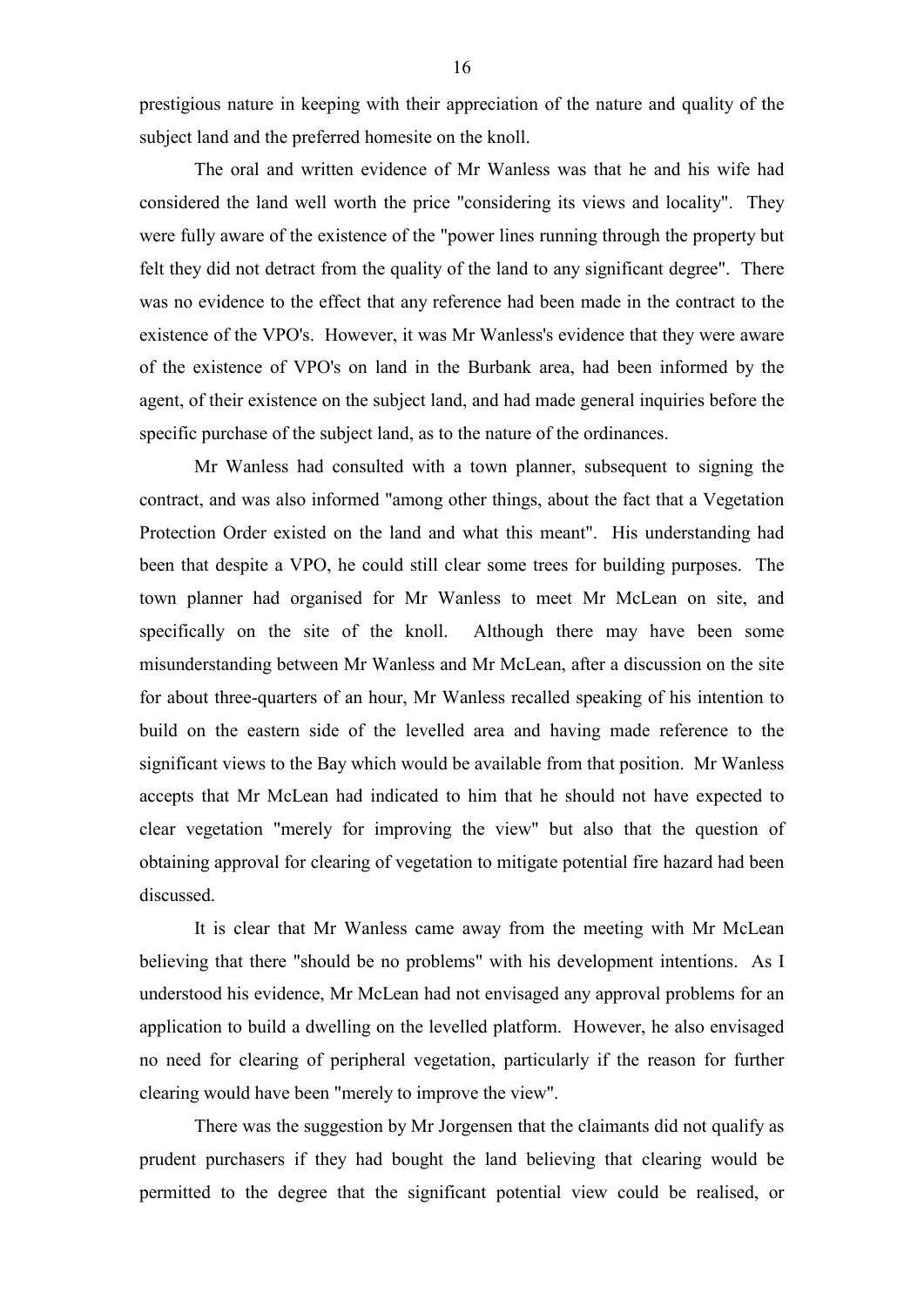alternatively, that any significant view might be gained from the upper level of a twostorey dwelling through the canopies of trees as they had existed.

I am of the opinion, after hearing the oral evidence of Mr Wanless, that the claimants were influenced in their purchase decision by their perception of potential for a significant view to be obtained. I am not persuaded however that there was no potential for a view significantly greater than that then available from ground level, through a properly assessed "Application to Damage or Interfere with Protected Vegetation".

There is no question that a screened view whether it be from an upper level or ground level would be significantly inferior to the permanent unobstructed view available from the "Rushworth" site. However, given my findings relative to the "Rushworth" sale that comparison has little relevance.

It is accepted that, at the date of Mr Jorgensen's Sale 1, the view which existed from the building platform on that land was panoramic. However it appears that subsequent growth of vegetation surrounding that platform has interfered, to a degree, with the original view. The question must arise whether a prudent purchaser would have accepted that clearing of new vegetation growth or regrowth, "merely to maintain the view", would not have been permitted.

It seems to me that the submission by the claimants' counsel that VPO's were intended to be regulatory and not strictly prohibitive, is correct, and a consideration which a prudent purchaser would have taken into account – and Mr Wanless had specifically set out to gain some knowledge of VPO's even before he was introduced to the subject land. He went to the trouble of meeting Mr McLean on site and heard nothing which prompted him to ponder the claimants' position relative to the contract which had been signed.

Mr McLean impressed as a Council officer who would be conscientious in his efforts to protect the environment and the habitat of koalas and wildlife in general. I have no doubt that if he thought he was able to achieve prohibition on the destruction of any protected vegetation, other than vegetation adding undue fuel to a potential fire hazard, then that would be his ultimate goal. However, he clearly is not so inflexible as not to respect the need for property owners to live in harmony with a protected environment. He has had considerable experience in dealing with applications for approval to remove protected vegetation both for building applications and other reasons. He advised the Court that in some cases recommendations are made that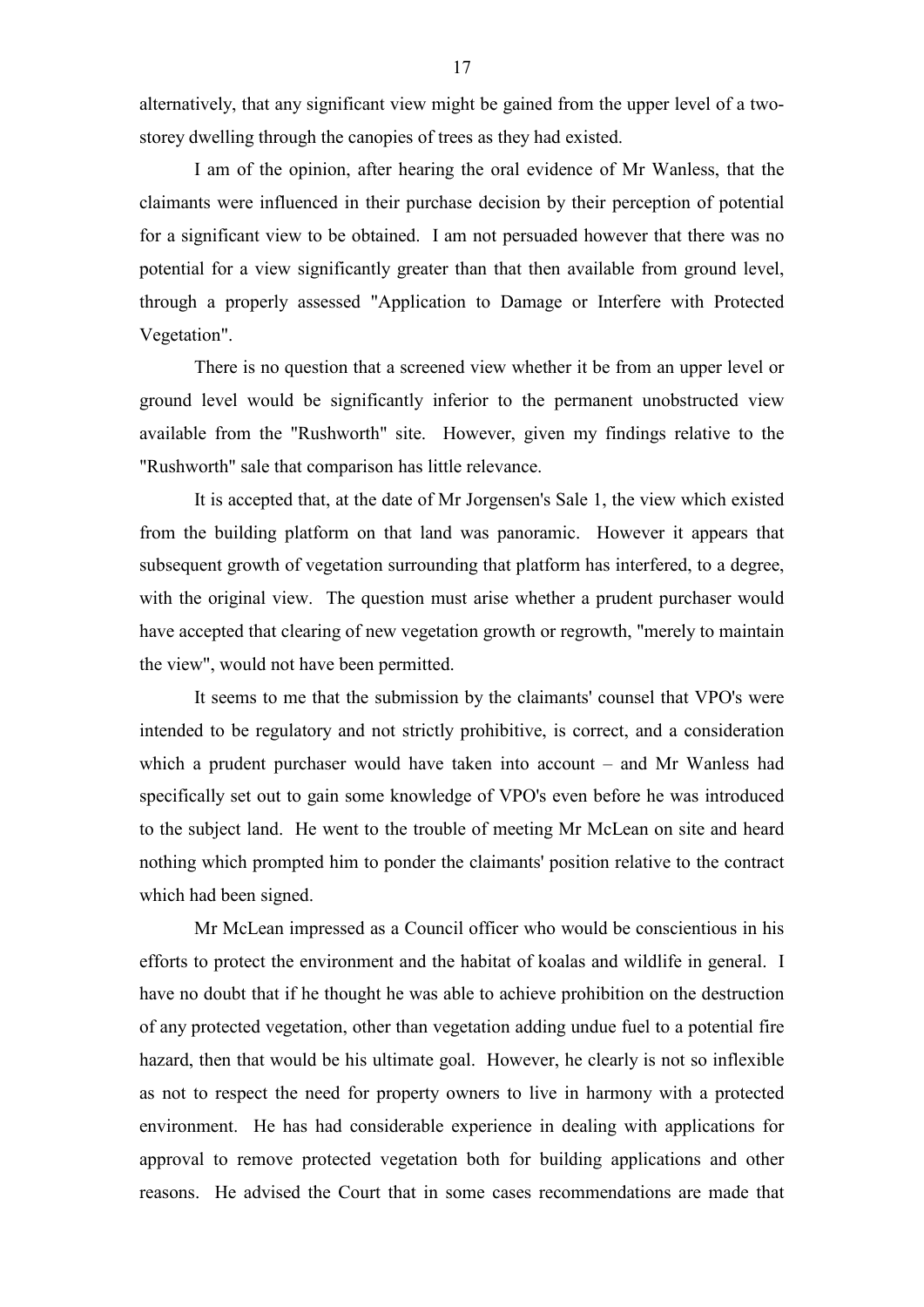applications be approved, but subject to conditions. When asked if, in a case such as the subject, an owner offered to replant an alternative location with suitable vegetation species as a condition in allowing specific vegetation removal, he responded (transcript p.74 ):

"That is a difficult one. We generally try and find a way of conditioning an application to grant an approval because the objective of the Vegetation Protection Order was to work with the land owners from day one. It's only in situations where we really do not think that conditions would adequately mitigate the impacts that we would refuse."

The vegetation which now severely restricts the view, is, in the main, thick "juvenile" or sapling type regrowth which probably has resulted from the lack of maintenance of original clearing. The original preparation of the levelled site on the knoll occurred many years ago, prior, no doubt, to the VE category VPO coming into force. Logically, at the time of preparation of the preferred homesite, any vegetation interfering with the valuable view would have been removed, except for those selected mature trees which still remain. Although not, as yet, to the same degree, a similar situation has developed or is in the process of developing, with the regrowth on the periphery of the building site on Mr Jorgensen's Sale 1. It would seem to be demonstrable of an inflexible attitude, and against the objective of working with an owner, as expressed by Mr McLean, if approval to, at least, selectively control or maintain offending regrowth, as opposed to mature trees, was denied on the basis that such interference was "merely" to retain views rather than obtain them. The extent of vegetation with which interference might have been sought, is relatively minor, in the context of a "bushland" site of 12 ha. There was no requirement, for the view to be exposed, that the whole of the eastern slope below the homesite be denuded of vegetation, or for there to be identifiable conflict with the town-planning intent of the Category A, "Non Urban" zone.

Quite apart from the "lack of view" approach adopted by Mr Jorgensen, I think he took an unreasonably blighted view of the subject land because of the existence of the electricity transmission line and its street frontage exposure, together with the need for construction of access to the knoll. There is no doubt that these are matters which would have a negative effect on value, but, even if the sales comparison was limited to Mr Jorgensen's Sale 3, his valuation of \$300,000, with view restricted to glimpses does not reflect, in my opinion, the relative qualities of the subject land. The same might be said, in my opinion, of a comparison with the two common sales.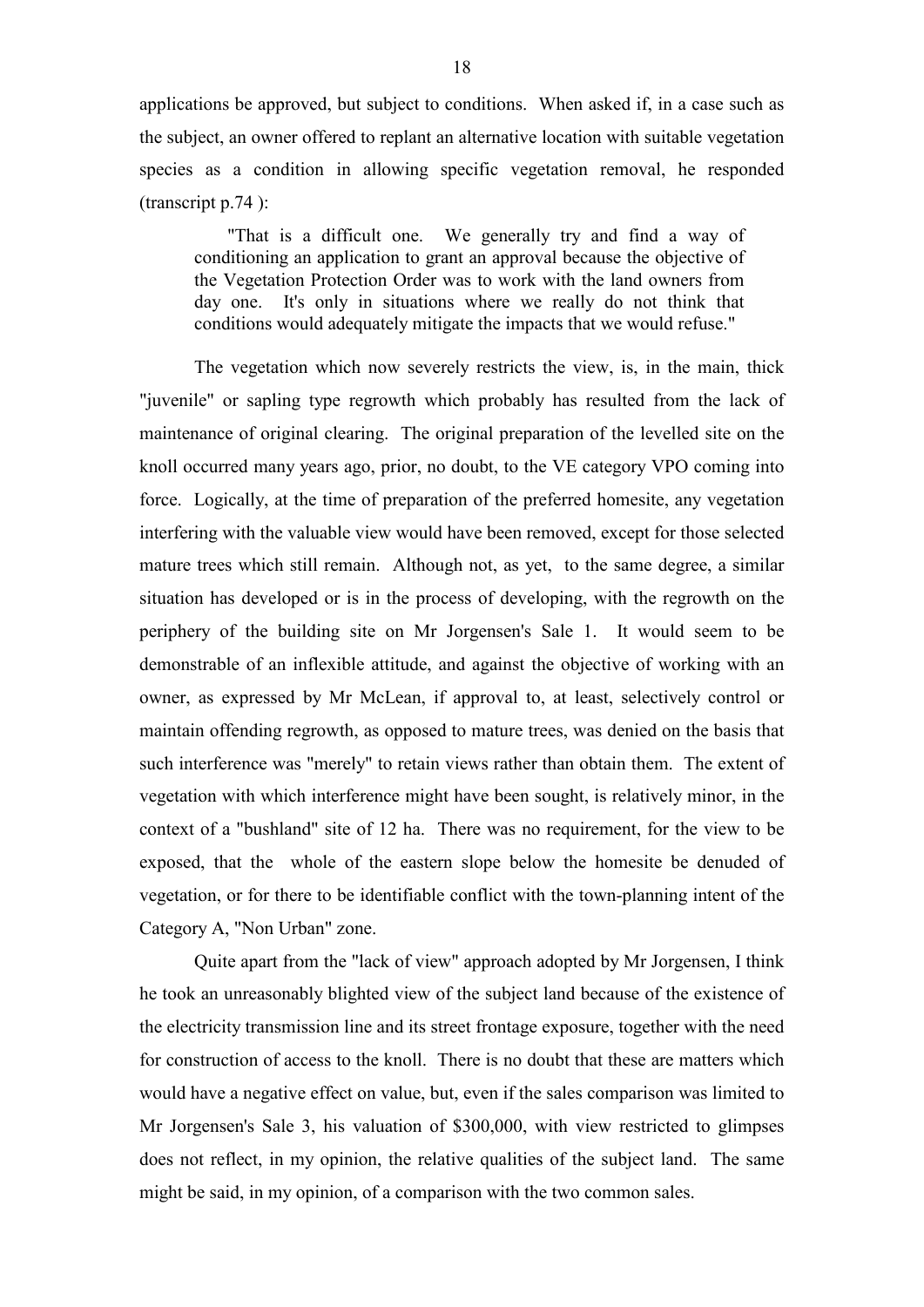In *Chapman v. The Minister* [1966] 13 LGRA 1, one of the questions of law stated by the trial judge for decision by the Court of Appeal of the Supreme Court of New South Wales, was:

Was I bound in law in assessing such compensation to take into consideration the price of … paid for the subject land by the appellant …?"

To which, in his summary of answers at p.8, Wallace P responded:

"Yes … providing it was not a fancy or special price under the circumstances existing at the date of purchase."

Jacobs and Asprey JJA agreed.

I have been persuaded that there was inherent potential, regardless of the VE category VPO, for views of significance to be reinstated, with approval, from the previously developed homesite platform. That conclusion is reinforced, in my opinion, by the respondent's willingness to offer the amount of \$360,000, based, it seems, on the opinion of Mr Jorgensen that such a valuation would be reasonable if significant views could be obtained. Even that opinion of value is, in my finding, too low and not justified by Mr Jorgensen's reliance on the "Rushworth" sale, or supported by any other sales evidence.

While no evidentiary weight can be placed on the statutory unimproved valuation of the land, and on which valuation the respondent was levying rates, it is observed that as at 30 June 1998, that valuation was in the amount of \$370,000. There was no evidence before the Court, for any form of comparison, of the statutory unimproved valuations of the sale lands. It seems reasonable to assume however, that the valuation authority would have found support for its valuation of the subject land in the sale to the claimants.

I find that the price paid for the land by the claimants was not outside the range indicated by the market for vacant rural residential sites in the locality. The sale price to the claimants did not represent a "fancy" or "special" price.

# **Determination of Compensation for Land**

I find no reason not to adopt, as Mr Walsh had done, the earlier sale price in the amount of \$410,000 as representing the market value of the land at the date of resumption.

# **Disturbance**

**Legal and Valuation Fees**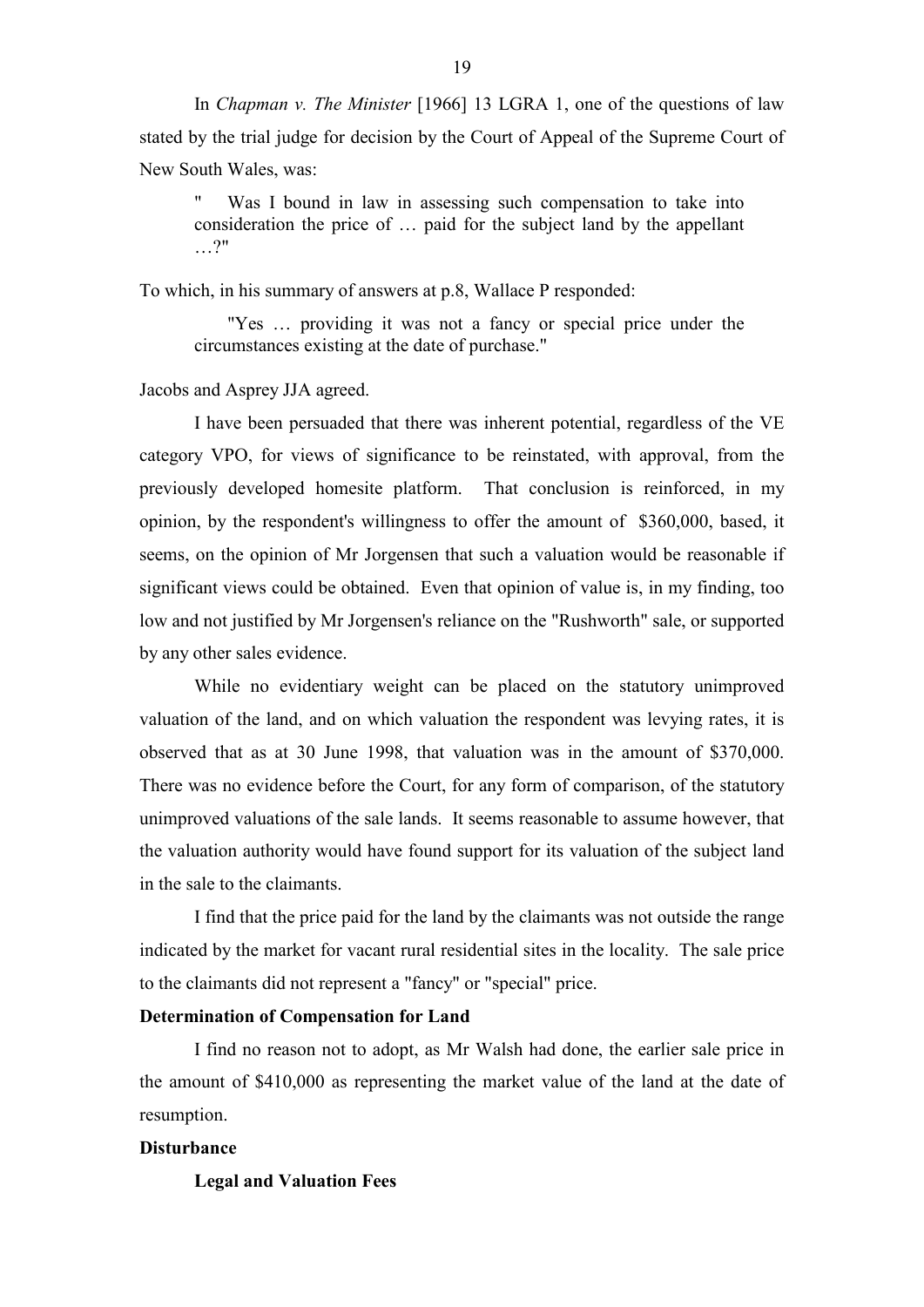There has been agreement between the parties as to the claim in the amount of \$5,226.30 for professional fees associated with the compilation of the claim for compensation.

# **Costs associated with the purchase of "Replacement" Property**

The evidence before the Court was that legal fees and stamp duty associated with the claimants' purchase of the subject land amounted to \$13,650. There were, in addition, "significant" borrowing costs.

The claimants say that they purchased the property for the purpose of erecting a dwelling. That is accepted.

In July 1997, not long after the date of purchase, the claimants went to live in Sydney to allow Mr Wanless to take up a short-term employment position. They returned to live in Brisbane in December 1998. A little earlier they had visited Brisbane "to look for a replacement property". It suited their personal circumstances at that time to purchase an established residential property, which they eventually did at a purchase price of \$470,000. Being their principal place of residence, the stamp duty was in the concessional amount of \$10,200 with legal fees and outlays bringing the total acquisition costs of that property to \$11,085.

Mr Wanless estimated that the direct costs involved in his travelling to Brisbane from Sydney together with out-of-pocket expenses associated with inspecting properties and negotiating the purchase, amounted to \$515.

Rather than seeking the costs involved in the purchase of the subject land (\$13,650), the amended claim was for the legal fees and stamp duty involved in acquiring the dwelling (\$11,085). Both sets of costs were proved.

It is well settled that an owner dispossessed of his home, should receive in addition to the open market value of that home, the costs, among other disturbance items, of acquiring a home of equal value to the one taken. Those costs, such as legal fees and stamp duty are assessed as a separate item whether or not they form part of the value to the owner, of the home taken.

It is also now well settled that where land taken was held for investment purposes, the dispossessed owner does not receive compensation for the costs of acquiring replacement investment land. While it may seem unfair where the dispossessed owner has in fact so reinvested, the principle is based on the fact that the choice of reinvestment is not limited to real estate. Indeed, it would seem implicit in the dictum of Lord Denning in *Harvey v. Crawley Development Corporation* (1957) 1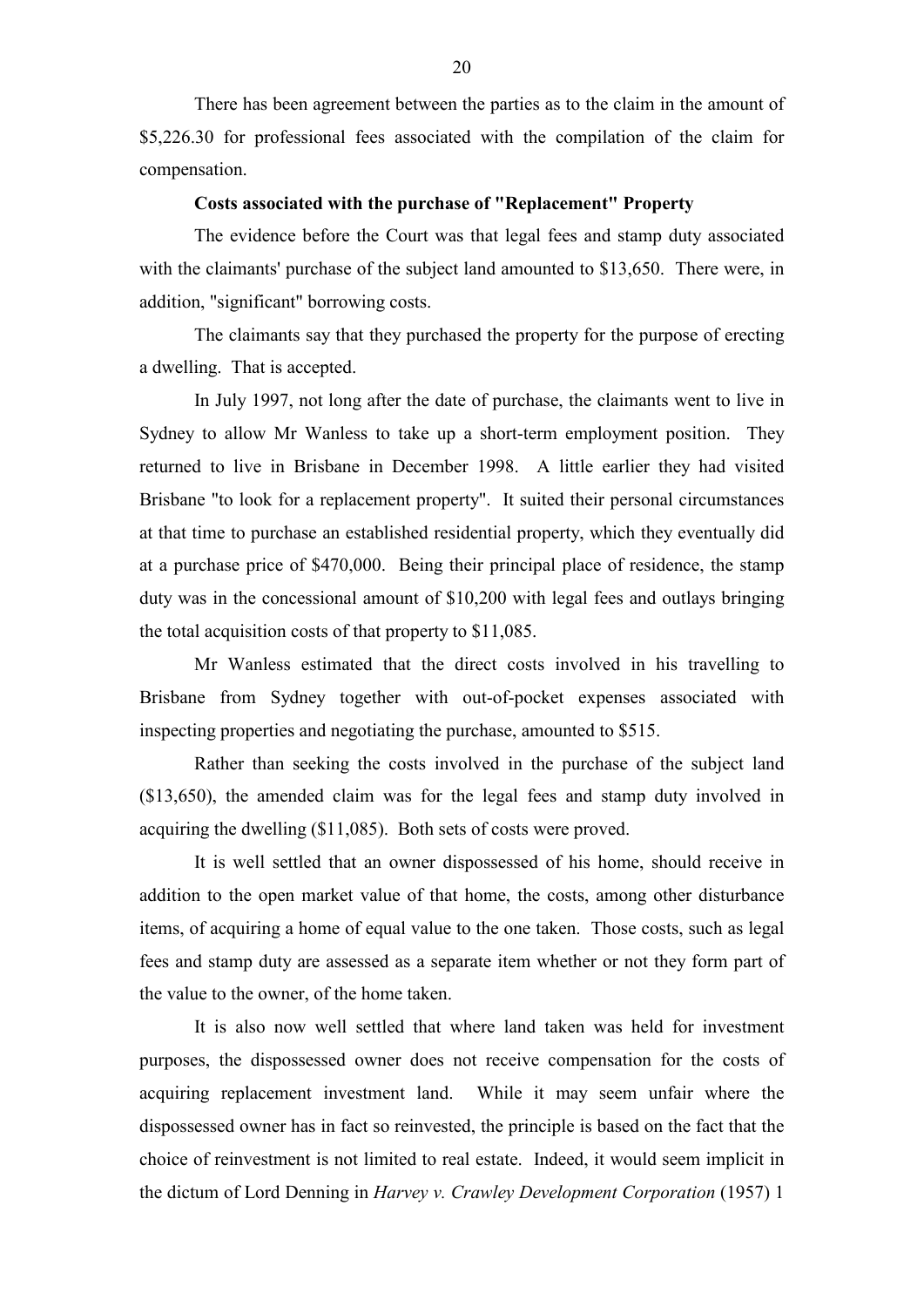AllER 504 that, unless an owner dispossessed of his home actually incurred expenses in the acquisition of a replacement home, then the notional cost of replacement of that home, if dealt with as a separate heading of disturbance, and presumably not as part of the value of the home to the owner, would not be compensable, for Lord Denning said at p.507:

"If an elderly man and wife owned and occupied a house which was compulsorily acquired and they thought to themselves: 'We do not think we need to get another house; we will go into a guesthouse', they would not get the costs of moving into a new house when they had not incurred them. Nor would they be able to claim the cost of living in a boarding house for the rest of their days. They would only get the market value of their former home. These illustrations show that the owner only recovers costs of the present kind" (costs expended and which were the direct consequence of an owner being "turned out of her house") "in a case where a house is occupied by an owner, living there, who is forced out and reasonably finds a house elsewhere in which to live … . The costs are then the subject of compensation under the heading of 'disturbance' as specified in section 2(6)" (of the *Acquisition of Land (Assessment of Compensation) Act* 1919 pursuant to which 'compensation for disturbance' was specifically preserved).

Arguable as it was seen by the respondent, it has been accepted in this decision that the purchase price of the claimants' land equated its market value at the date of purchase and at the date of resumption. Had the claimants changed their mind, which is not an uncommon thing, and decided to instead sell the land at market value to buy an established home, it is clear that they could not have expected to receive more than \$410,000 gross, less, ordinarily, agent's commission and the legal fees on the sale. It could not be argued that the land would have had special value to them because they had intended to build a dwelling at the time of purchase.

For personal reasons, after their purchase of the land, the claimants moved to Sydney and remained there for about 18 months. By the time they returned, the land had been resumed. The birth of their child being imminent, the claimants preferred to purchase an established home rather than become involved in renting a house, finding a replacement block of vacant land and then building a new dwelling. Again, that was a matter of personal choice. However it would be pure speculation to ponder whether, in the absence of the resumption, the claimants would have in fact built on the subject land after having temporarily moved to Sydney or, for the same personal reasons, decided to sell it and purchase an existing home